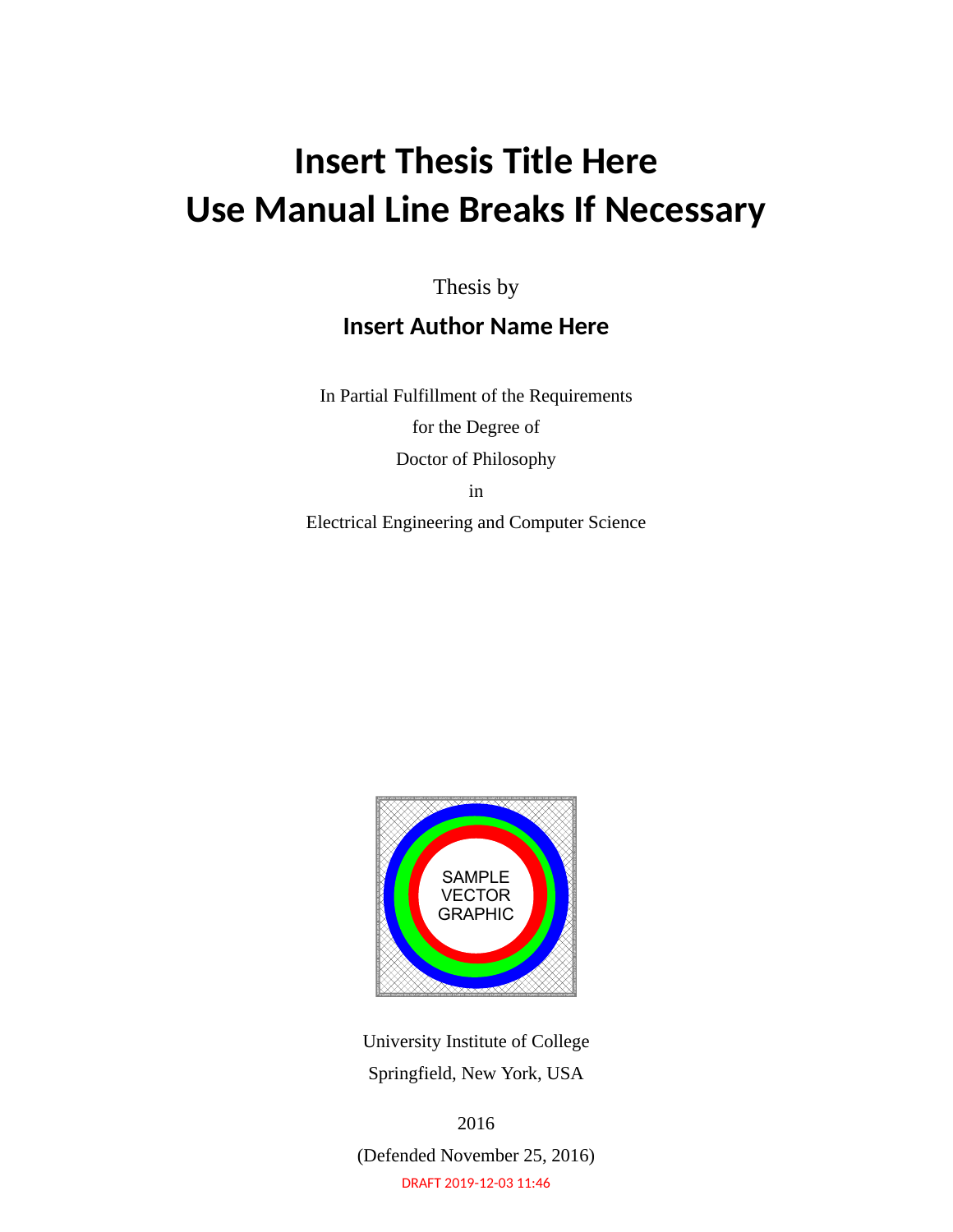© 2016 Insert Author Name Here All Rights Reserved DRAFT 2019-12-03 11:46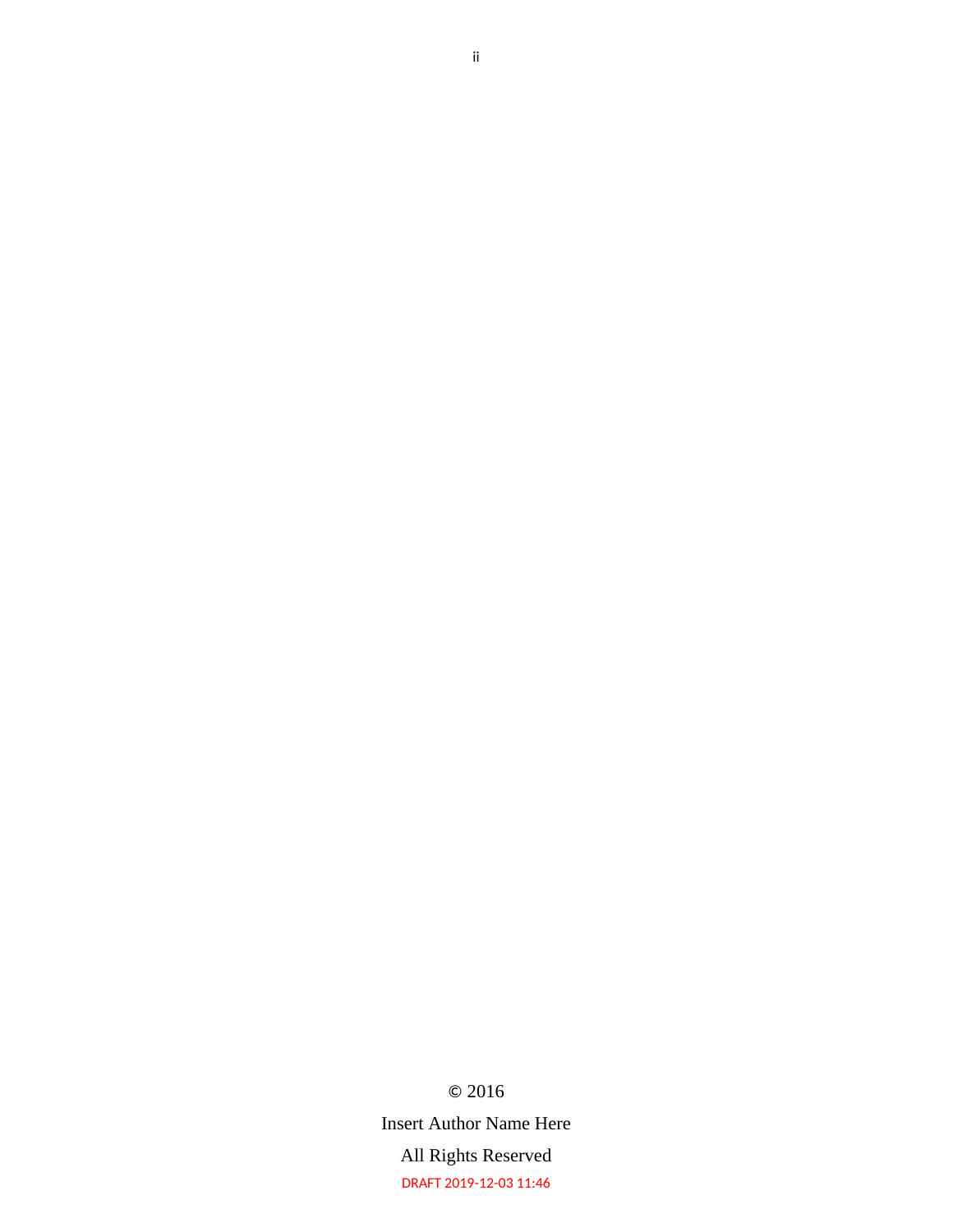*Insert dedication here*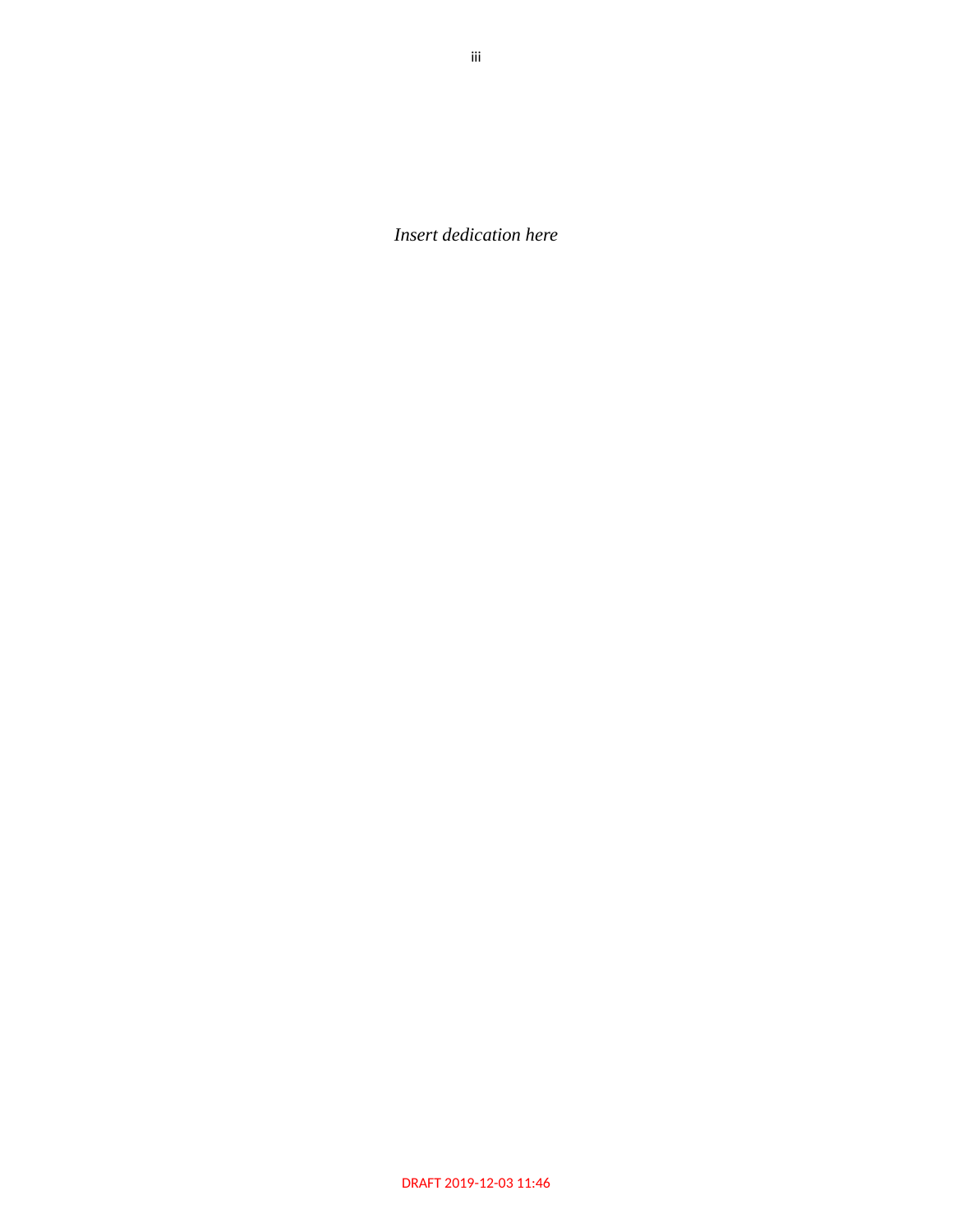## <span id="page-3-0"></span>**Acknowledgments**

Insert thesis acknowledgments here. Thesis acknowledgments typically include research advisers and mentors, thesis committee members, collaborators, and funding sources.

Lorem ipsum dolor sit amet, consectetuer adipiscing elit. Ut purus elit, vestibulum ut, placerat ac, adipiscing vitae, felis. Curabitur dictum gravida mauris. Nam arcu libero, nonummy eget, consectetuer id, vulputate a, magna. Donec vehicula augue eu neque. Pellentesque habitant morbi tristique senectus et netus et malesuada fames ac turpis egestas. Mauris ut leo. Cras viverra metus rhoncus sem. Nulla et lectus vestibulum urna fringilla ultrices. Phasellus eu tellus sit amet tortor gravida placerat. Integer sapien est, iaculis in, pretium quis, viverra ac, nunc. Praesent eget sem vel leo ultrices bibendum. Aenean faucibus. Morbi dolor nulla, malesuada eu, pulvinar at, mollis ac, nulla. Curabitur auctor semper nulla. Donec varius orci eget risus. Duis nibh mi, congue eu, accumsan eleifend, sagittis quis, diam. Duis eget orci sit amet orci dignissim rutrum.

Nam dui ligula, fringilla a, euismod sodales, sollicitudin vel, wisi. Morbi auctor lorem non justo. Nam lacus libero, pretium at, lobortis vitae, ultricies et, tellus. Donec aliquet, tortor sed accumsan bibendum, erat ligula aliquet magna, vitae ornare odio metus a mi. Morbi ac orci et nisl hendrerit mollis. Suspendisse ut massa. Cras nec ante. Pellentesque a nulla. Cum sociis natoque penatibus et magnis dis parturient montes, nascetur ridiculus mus. Aliquam tincidunt urna. Nulla ullamcorper vestibulum turpis. Pellentesque cursus luctus mauris.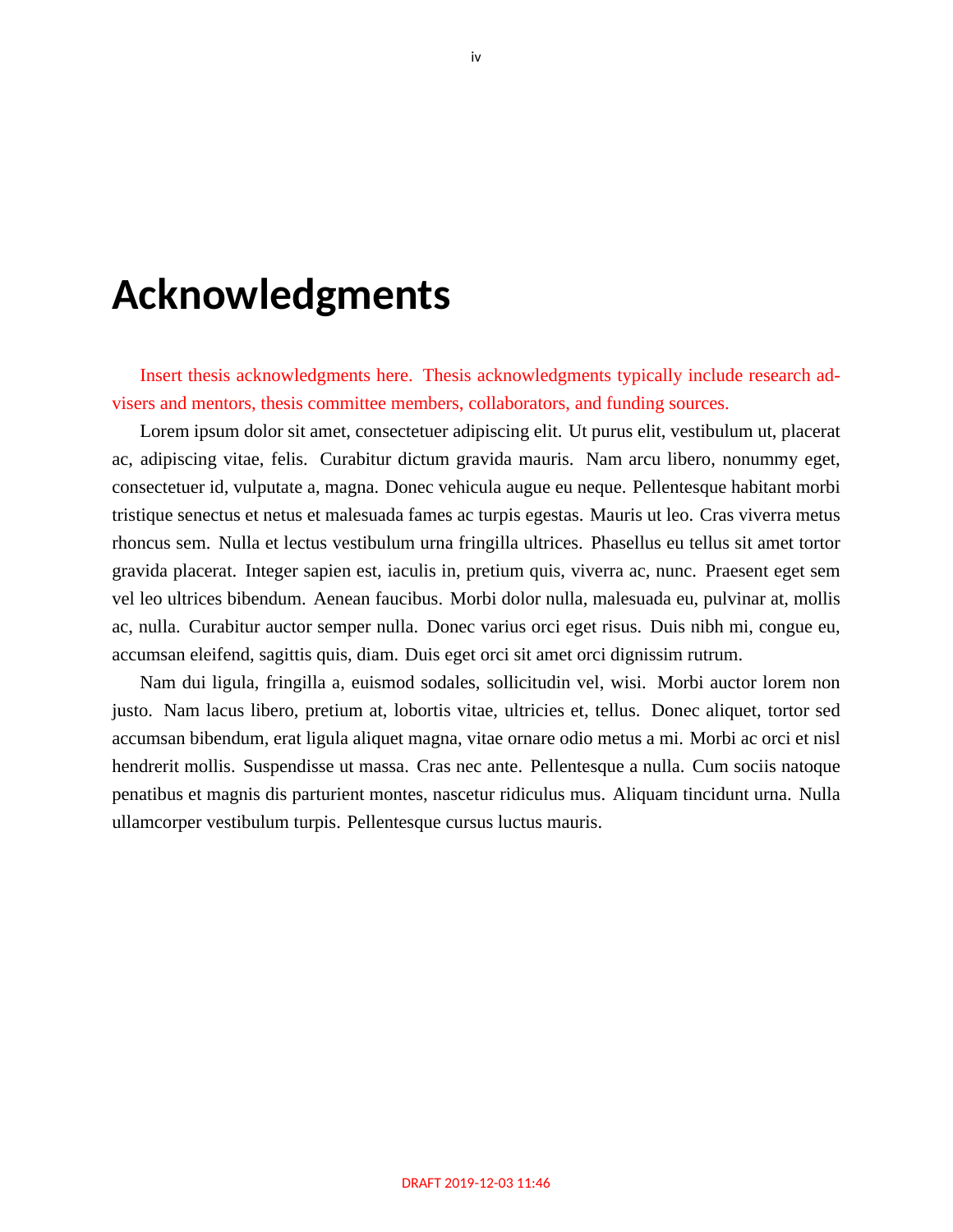## <span id="page-4-0"></span>**Abstract**

Insert thesis abstract here. The thesis abstract provides a concise description of the main contributions in the thesis. Abstracting and indexing services usually include the thesis abstract in the catalog presented to users. A well-written abstract could improve the chances of your work being discovered and cited by others in the research community. The abstract should be self-contained (avoid citations and cross references) and should contain only plain text (avoid complicated mathematical expressions).

Lorem ipsum dolor sit amet, consectetuer adipiscing elit. Ut purus elit, vestibulum ut, placerat ac, adipiscing vitae, felis. Curabitur dictum gravida mauris. Nam arcu libero, nonummy eget, consectetuer id, vulputate a, magna. Donec vehicula augue eu neque. Pellentesque habitant morbi tristique senectus et netus et malesuada fames ac turpis egestas. Mauris ut leo. Cras viverra metus rhoncus sem. Nulla et lectus vestibulum urna fringilla ultrices. Phasellus eu tellus sit amet tortor gravida placerat. Integer sapien est, iaculis in, pretium quis, viverra ac, nunc. Praesent eget sem vel leo ultrices bibendum. Aenean faucibus. Morbi dolor nulla, malesuada eu, pulvinar at, mollis ac, nulla. Curabitur auctor semper nulla. Donec varius orci eget risus. Duis nibh mi, congue eu, accumsan eleifend, sagittis quis, diam. Duis eget orci sit amet orci dignissim rutrum.

Nam dui ligula, fringilla a, euismod sodales, sollicitudin vel, wisi. Morbi auctor lorem non justo. Nam lacus libero, pretium at, lobortis vitae, ultricies et, tellus. Donec aliquet, tortor sed accumsan bibendum, erat ligula aliquet magna, vitae ornare odio metus a mi. Morbi ac orci et nisl hendrerit mollis. Suspendisse ut massa. Cras nec ante. Pellentesque a nulla. Cum sociis natoque penatibus et magnis dis parturient montes, nascetur ridiculus mus. Aliquam tincidunt urna. Nulla ullamcorper vestibulum turpis. Pellentesque cursus luctus mauris.

Nulla malesuada porttitor diam. Donec felis erat, congue non, volutpat at, tincidunt tristique, libero. Vivamus viverra fermentum felis. Donec nonummy pellentesque ante. Phasellus adipiscing semper elit. Proin fermentum massa ac quam. Sed diam turpis, molestie vitae, placerat a, molestie nec, leo. Maecenas lacinia. Nam ipsum ligula, eleifend at, accumsan nec, suscipit a, ipsum. Morbi blandit ligula feugiat magna. Nunc eleifend consequat lorem. Sed lacinia nulla vitae enim. Pellentesque tincidunt purus vel magna. Integer non enim. Praesent euismod nunc eu purus. Donec bibendum quam in tellus. Nullam cursus pulvinar lectus. Donec et mi. Nam vulputate metus eu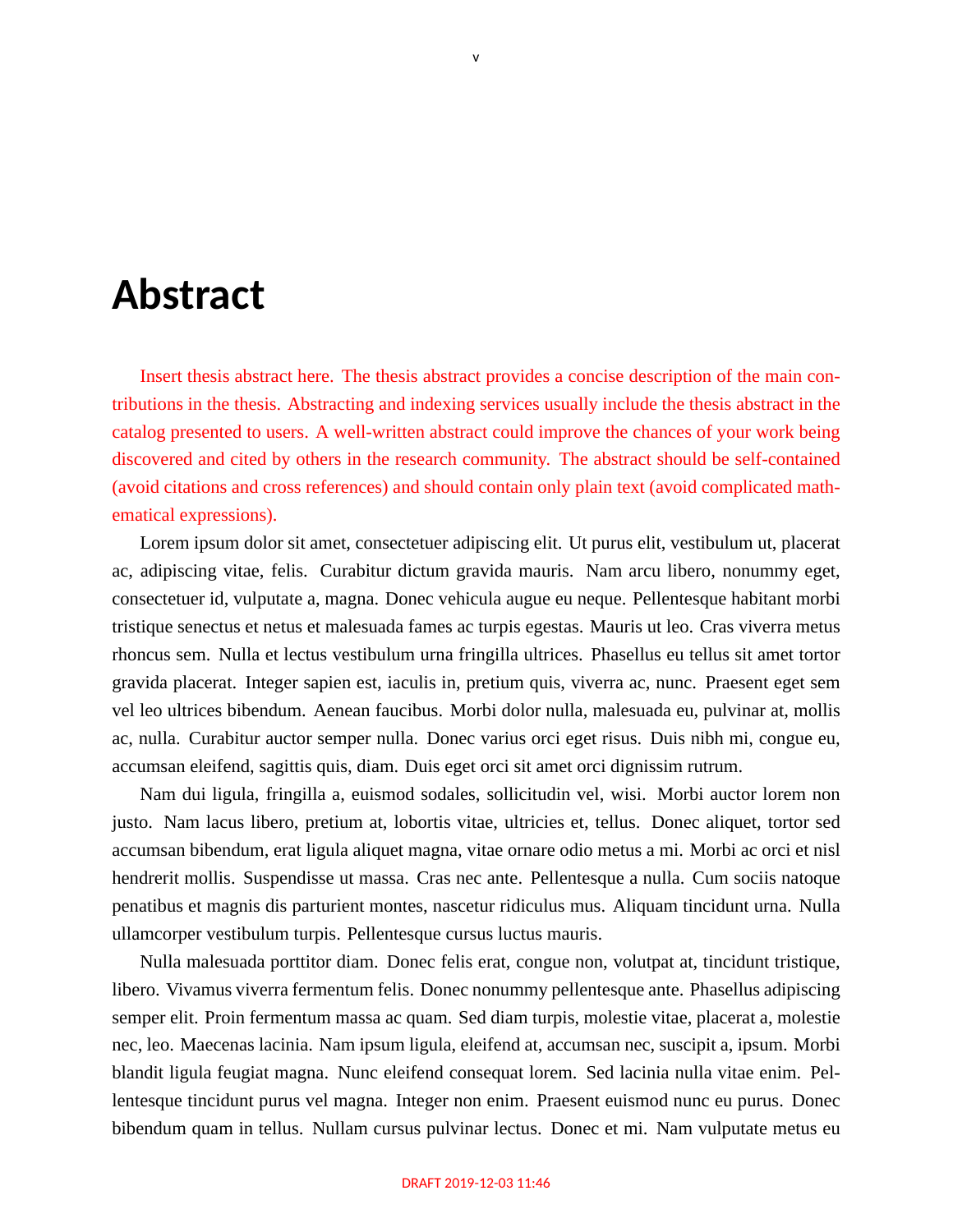enim. Vestibulum pellentesque felis eu massa.

Quisque ullamcorper placerat ipsum. Cras nibh. Morbi vel justo vitae lacus tincidunt ultrices. Lorem ipsum dolor sit amet, consectetuer adipiscing elit. In hac habitasse platea dictumst. Integer tempus convallis augue. Etiam facilisis. Nunc elementum fermentum wisi. Aenean placerat. Ut imperdiet, enim sed gravida sollicitudin, felis odio placerat quam, ac pulvinar elit purus eget enim. Nunc vitae tortor. Proin tempus nibh sit amet nisl. Vivamus quis tortor vitae risus porta vehicula.

Fusce mauris. Vestibulum luctus nibh at lectus. Sed bibendum, nulla a faucibus semper, leo velit ultricies tellus, ac venenatis arcu wisi vel nisl. Vestibulum diam. Aliquam pellentesque, augue quis sagittis posuere, turpis lacus congue quam, in hendrerit risus eros eget felis. Maecenas eget erat in sapien mattis porttitor. Vestibulum porttitor. Nulla facilisi. Sed a turpis eu lacus commodo facilisis. Morbi fringilla, wisi in dignissim interdum, justo lectus sagittis dui, et vehicula libero dui cursus dui. Mauris tempor ligula sed lacus. Duis cursus enim ut augue. Cras ac magna. Cras nulla. Nulla egestas. Curabitur a leo. Quisque egestas wisi eget nunc. Nam feugiat lacus vel est. Curabitur consectetuer.

Suspendisse vel felis. Ut lorem lorem, interdum eu, tincidunt sit amet, laoreet vitae, arcu. Aenean faucibus pede eu ante. Praesent enim elit, rutrum at, molestie non, nonummy vel, nisl. Ut lectus eros, malesuada sit amet, fermentum eu, sodales cursus, magna. Donec eu purus. Quisque vehicula, urna sed ultricies auctor, pede lorem egestas dui, et convallis elit erat sed nulla. Donec luctus. Curabitur et nunc. Aliquam dolor odio, commodo pretium, ultricies non, pharetra in, velit. Integer arcu est, nonummy in, fermentum faucibus, egestas vel, odio.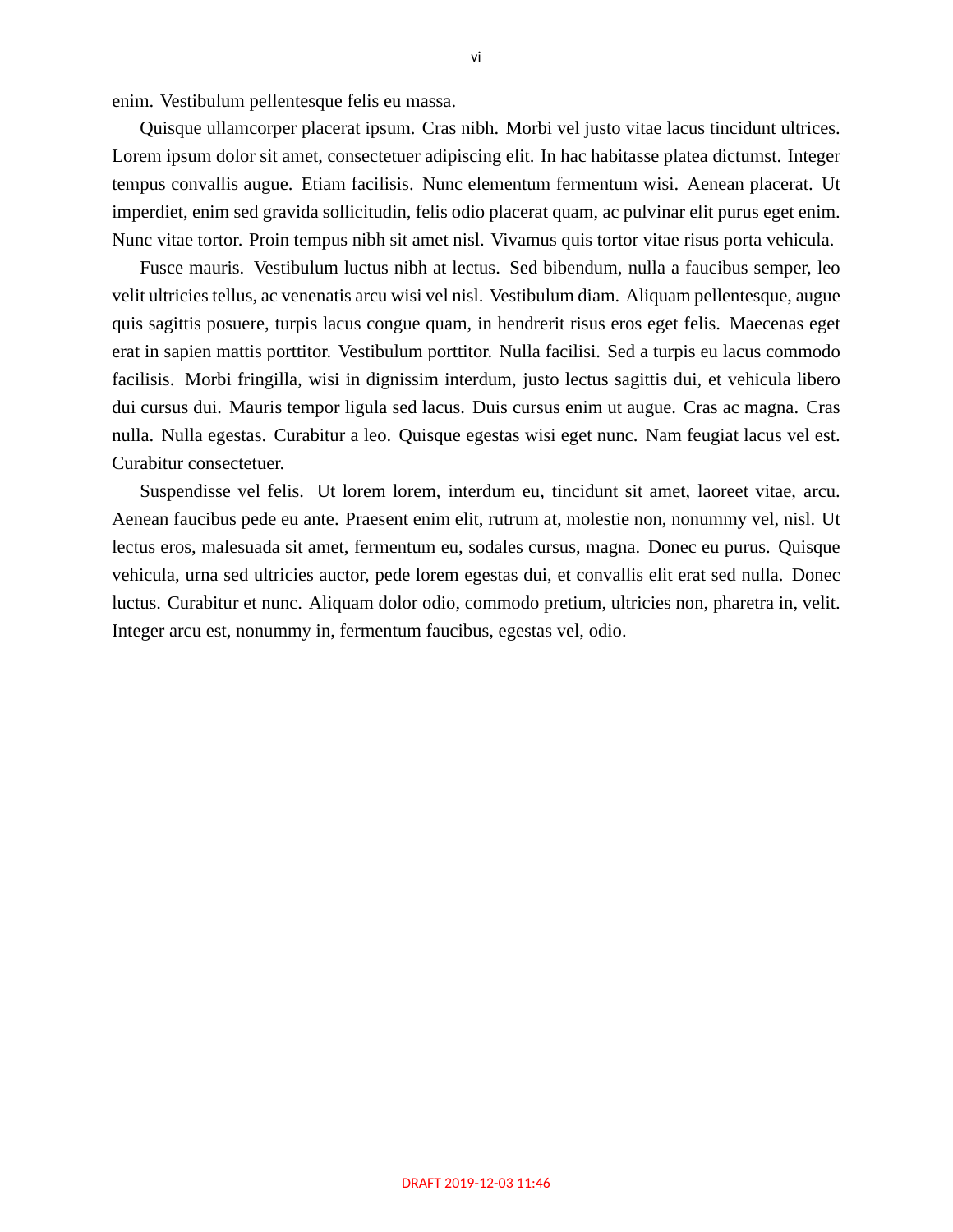# **Contents**

| <b>Acknowledgments</b><br><b>Abstract</b> |                                |                                                                          |                |  |  |  |
|-------------------------------------------|--------------------------------|--------------------------------------------------------------------------|----------------|--|--|--|
|                                           |                                |                                                                          |                |  |  |  |
| $\overline{2}$                            |                                | <b>Insert Chapter Title Here</b>                                         | 3              |  |  |  |
|                                           | 2.1                            |                                                                          | 3              |  |  |  |
|                                           | 2.2                            |                                                                          | $\overline{4}$ |  |  |  |
|                                           |                                | 2.2.1                                                                    | $\overline{4}$ |  |  |  |
|                                           |                                | 2.2.2                                                                    | 7              |  |  |  |
|                                           | 2.3                            |                                                                          | 8              |  |  |  |
|                                           |                                | Examples of Mathematical Expressions, Definitions, and Theorems<br>2.3.1 | 8              |  |  |  |
|                                           | 2.4                            |                                                                          | 9              |  |  |  |
|                                           | 2.5                            |                                                                          | 10             |  |  |  |
|                                           | 2.6                            |                                                                          | 11             |  |  |  |
| 3                                         | <b>Summary and Future Work</b> |                                                                          | 13             |  |  |  |
|                                           | 3.1                            |                                                                          | 13             |  |  |  |
|                                           | 3.2                            |                                                                          | 14             |  |  |  |
|                                           |                                | <b>Bibliography</b>                                                      | 16             |  |  |  |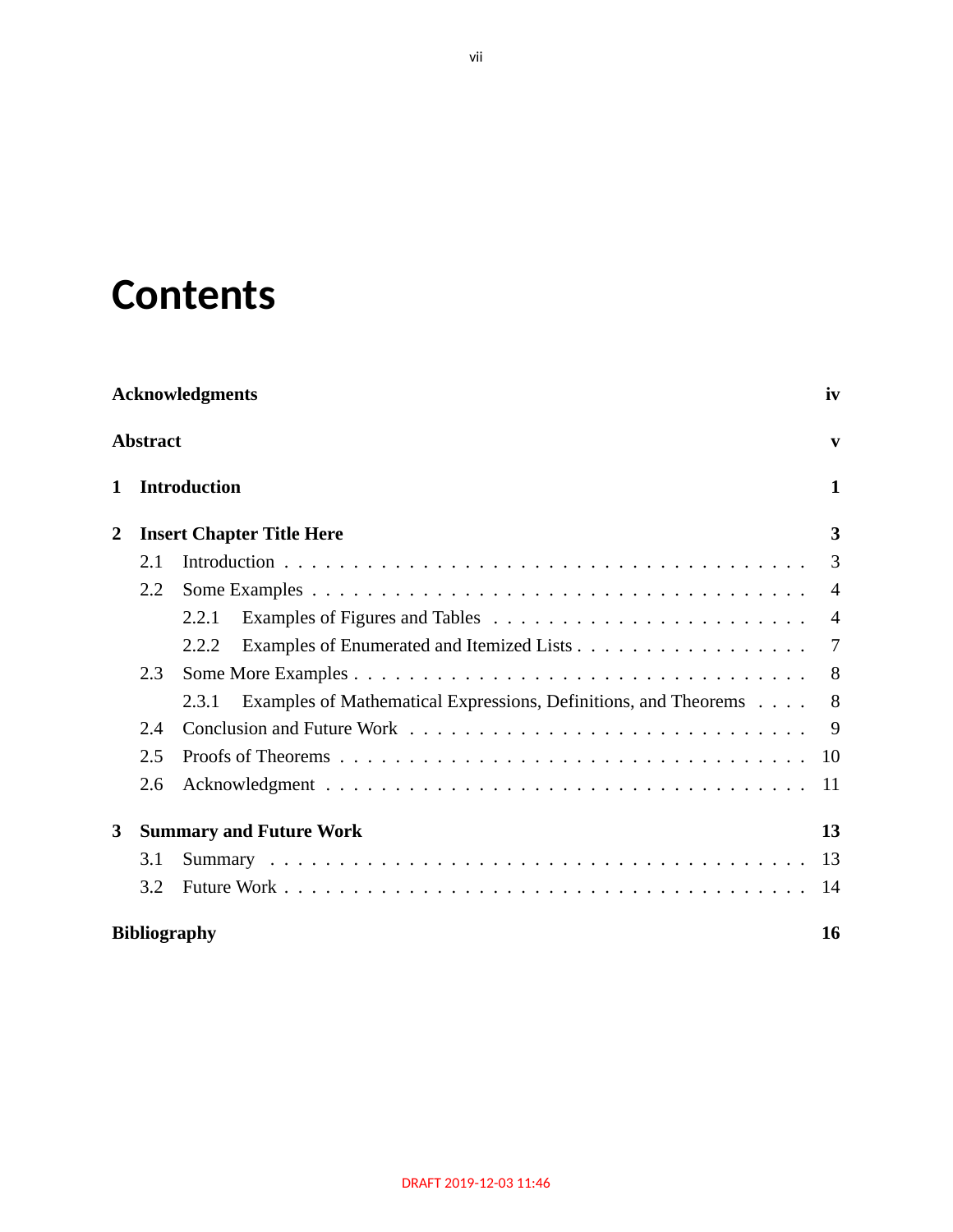# **List of Figures**

| 2.1 Insert an abbreviated caption here to show in the List of Figures 5 |  |
|-------------------------------------------------------------------------|--|
| 2.2 Insert an abbreviated caption here to show in the List of Figures 6 |  |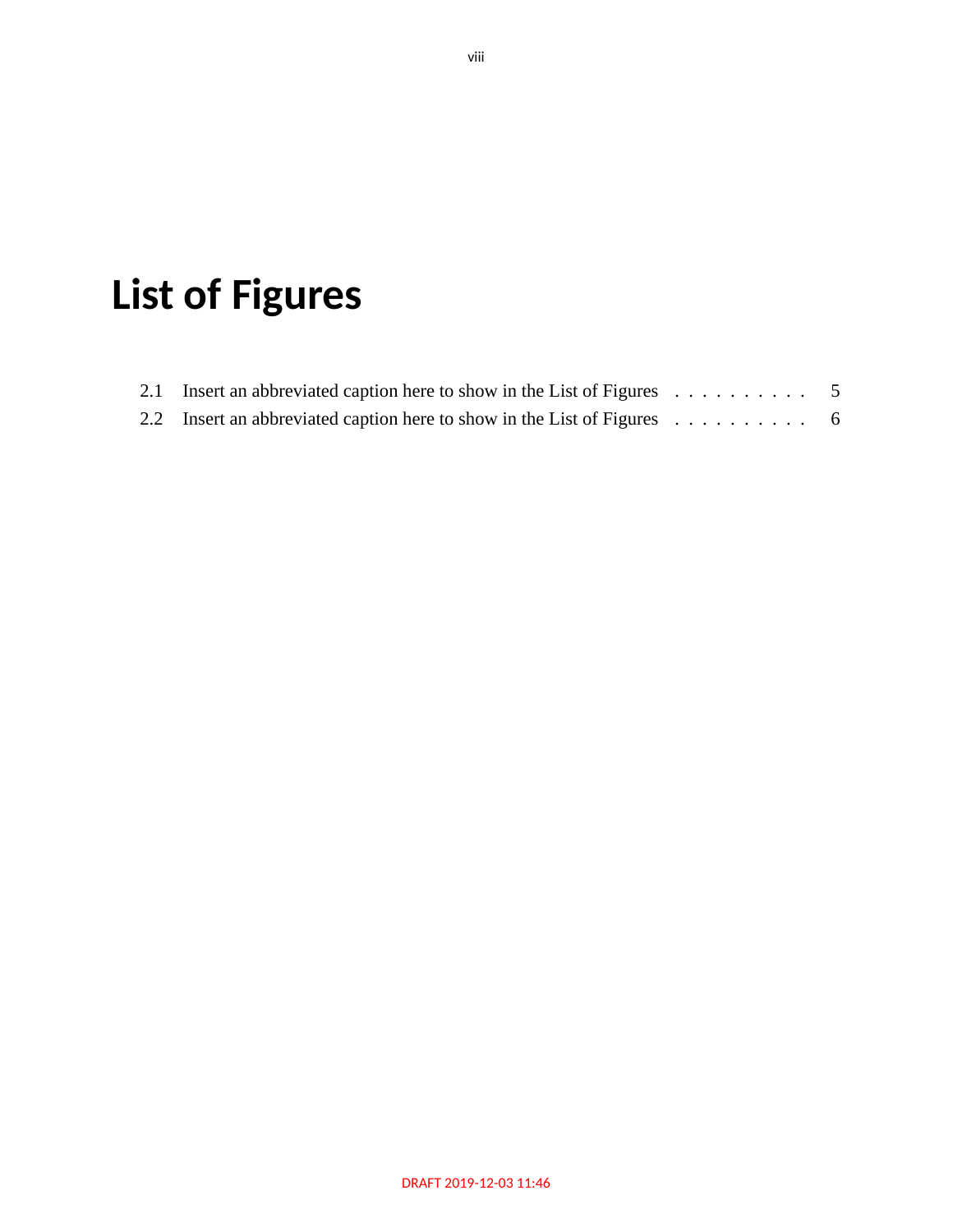# **List of Tables**

| 2.1 Insert an abbreviated caption here to show in the List of Tables 5 |  |
|------------------------------------------------------------------------|--|
| 2.2 Insert an abbreviated caption here to show in the List of Tables 7 |  |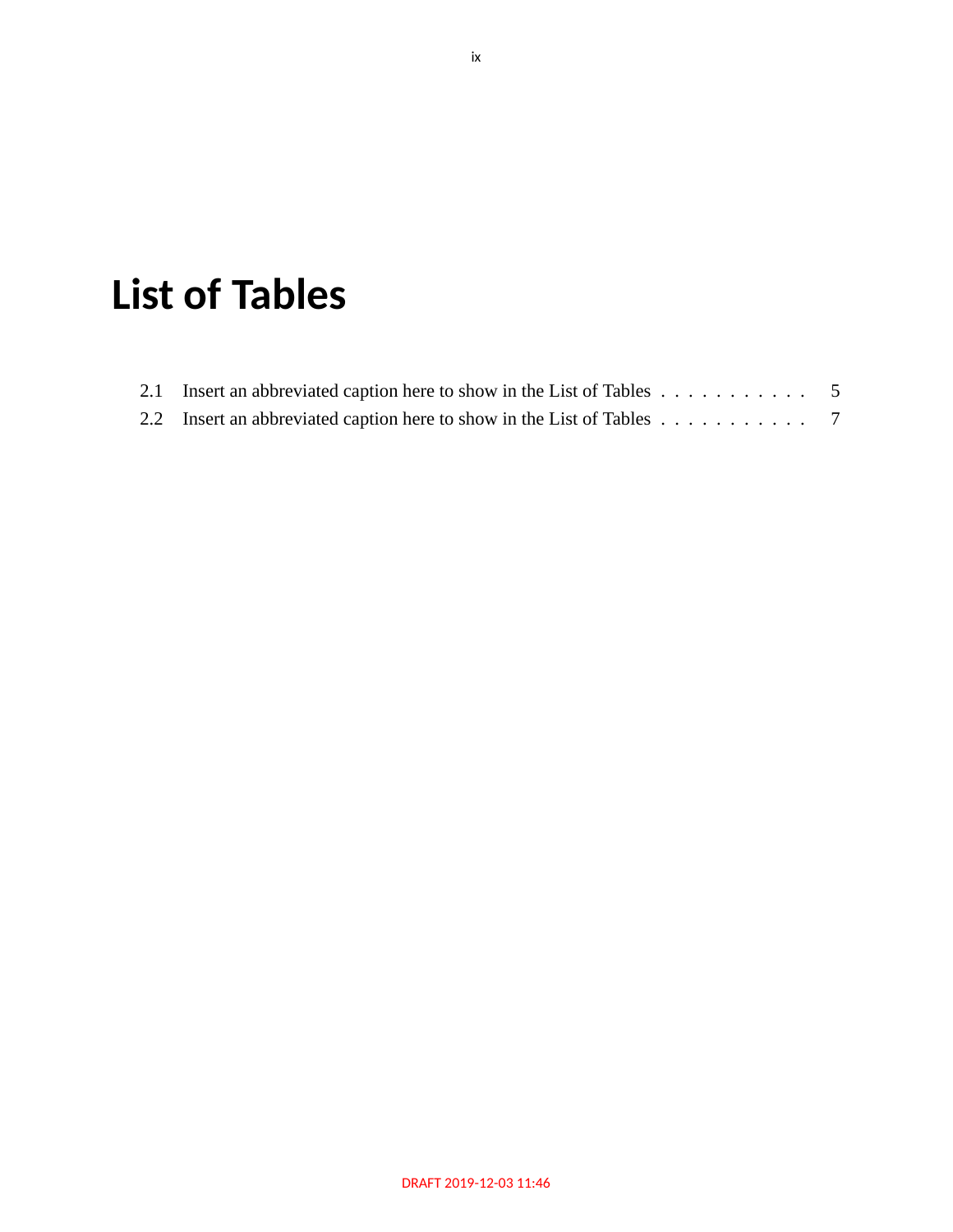# <span id="page-9-0"></span>**CHAPTER 1 Introduction**

Insert thesis introduction here. This is a template for a simple thesis or dissertation (Ph.D. or master's degree) or technical report, in X $\sharp$ I<sub>F</sub>X. For more information, please visit

#### https://github.com/zachscrivena/simple-thesis-dissertation

Lorem ipsum dolor sit amet, consectetuer adipiscing elit. Ut purus elit, vestibulum ut, placerat ac, adipiscing vitae, felis. Curabitur dictum gravida mauris. Nam arcu libero, nonummy eget, consectetuer id, vulputate a, magna. Donec vehicula augue eu neque. Pellentesque habitant morbi tristique senectus et netus et malesuada fames ac turpis egestas. Mauris ut leo. Cras viverra metus rhoncus sem. Nulla et lectus vestibulum urna fringilla ultrices. Phasellus eu tellus sit amet tortor gravida placerat. Integer sapien est, iaculis in, pretium quis, viverra ac, nunc. Praesent eget sem vel leo ultrices bibendum. Aenean faucibus. Morbi dolor nulla, malesuada eu, pulvinar at, mollis ac, nulla. Curabitur auctor semper nulla. Donec varius orci eget risus. Duis nibh mi, congue eu, accumsan eleifend, sagittis quis, diam. Duis eget orci sit amet orci dignissim rutrum.

Nam dui ligula, fringilla a, euismod sodales, sollicitudin vel, wisi. Morbi auctor lorem non justo. Nam lacus libero, pretium at, lobortis vitae, ultricies et, tellus. Donec aliquet, tortor sed accumsan bibendum, erat ligula aliquet magna, vitae ornare odio metus a mi. Morbi ac orci et nisl hendrerit mollis. Suspendisse ut massa. Cras nec ante. Pellentesque a nulla. Cum sociis natoque penatibus et magnis dis parturient montes, nascetur ridiculus mus. Aliquam tincidunt urna. Nulla ullamcorper vestibulum turpis. Pellentesque cursus luctus mauris.

Nulla malesuada porttitor diam. Donec felis erat, congue non, volutpat at, tincidunt tristique, libero. Vivamus viverra fermentum felis. Donec nonummy pellentesque ante. Phasellus adipiscing semper elit. Proin fermentum massa ac quam. Sed diam turpis, molestie vitae, placerat a, molestie nec, leo. Maecenas lacinia. Nam ipsum ligula, eleifend at, accumsan nec, suscipit a, ipsum. Morbi blandit ligula feugiat magna. Nunc eleifend consequat lorem. Sed lacinia nulla vitae enim. Pellentesque tincidunt purus vel magna. Integer non enim. Praesent euismod nunc eu purus. Donec bibendum quam in tellus. Nullam cursus pulvinar lectus. Donec et mi. Nam vulputate metus eu enim. Vestibulum pellentesque felis eu massa.

Quisque ullamcorper placerat ipsum. Cras nibh. Morbi vel justo vitae lacus tincidunt ultrices.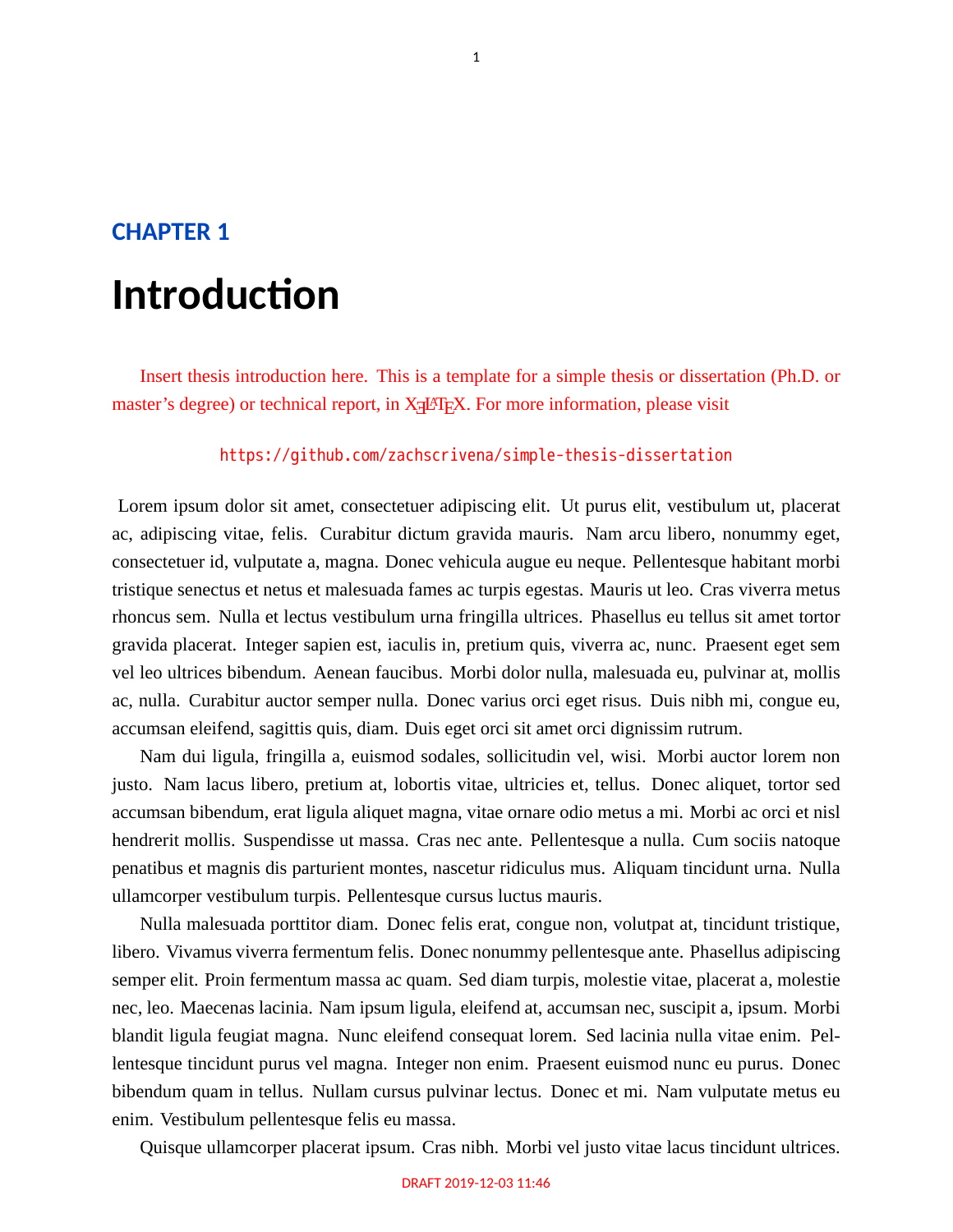Lorem ipsum dolor sit amet, consectetuer adipiscing elit. In hac habitasse platea dictumst. Integer tempus convallis augue. Etiam facilisis. Nunc elementum fermentum wisi. Aenean placerat. Ut imperdiet, enim sed gravida sollicitudin, felis odio placerat quam, ac pulvinar elit purus eget enim. Nunc vitae tortor. Proin tempus nibh sit amet nisl. Vivamus quis tortor vitae risus porta vehicula.

Fusce mauris. Vestibulum luctus nibh at lectus. Sed bibendum, nulla a faucibus semper, leo velit ultricies tellus, ac venenatis arcu wisi vel nisl. Vestibulum diam. Aliquam pellentesque, augue quis sagittis posuere, turpis lacus congue quam, in hendrerit risus eros eget felis. Maecenas eget erat in sapien mattis porttitor. Vestibulum porttitor. Nulla facilisi. Sed a turpis eu lacus commodo facilisis. Morbi fringilla, wisi in dignissim interdum, justo lectus sagittis dui, et vehicula libero dui cursus dui. Mauris tempor ligula sed lacus. Duis cursus enim ut augue. Cras ac magna. Cras nulla. Nulla egestas. Curabitur a leo. Quisque egestas wisi eget nunc. Nam feugiat lacus vel est. Curabitur consectetuer.

Suspendisse vel felis. Ut lorem lorem, interdum eu, tincidunt sit amet, laoreet vitae, arcu. Aenean faucibus pede eu ante. Praesent enim elit, rutrum at, molestie non, nonummy vel, nisl. Ut lectus eros, malesuada sit amet, fermentum eu, sodales cursus, magna. Donec eu purus. Quisque vehicula, urna sed ultricies auctor, pede lorem egestas dui, et convallis elit erat sed nulla. Donec luctus. Curabitur et nunc. Aliquam dolor odio, commodo pretium, ultricies non, pharetra in, velit. Integer arcu est, nonummy in, fermentum faucibus, egestas vel, odio.

Sed commodo posuere pede. Mauris ut est. Ut quis purus. Sed ac odio. Sed vehicula hendrerit sem. Duis non odio. Morbi ut dui. Sed accumsan risus eget odio. In hac habitasse platea dictumst. Pellentesque non elit. Fusce sed justo eu urna porta tincidunt. Mauris felis odio, sollicitudin sed, volutpat a, ornare ac, erat. Morbi quis dolor. Donec pellentesque, erat ac sagittis semper, nunc dui lobortis purus, quis congue purus metus ultricies tellus. Proin et quam. Class aptent taciti sociosqu ad litora torquent per conubia nostra, per inceptos hymenaeos. Praesent sapien turpis, fermentum vel, eleifend faucibus, vehicula eu, lacus.

Pellentesque habitant morbi tristique senectus et netus et malesuada fames ac turpis egestas. Donec odio elit, dictum in, hendrerit sit amet, egestas sed, leo. Praesent feugiat sapien aliquet odio. Integer vitae justo. Aliquam vestibulum fringilla lorem. Sed neque lectus, consectetuer at, consectetuer sed, eleifend ac, lectus. Nulla facilisi. Pellentesque eget lectus. Proin eu metus. Sed porttitor. In hac habitasse platea dictumst. Suspendisse eu lectus. Ut mi mi, lacinia sit amet, placerat et, mollis vitae, dui. Sed ante tellus, tristique ut, iaculis eu, malesuada ac, dui. Mauris nibh leo, facilisis non, adipiscing quis, ultrices a, dui.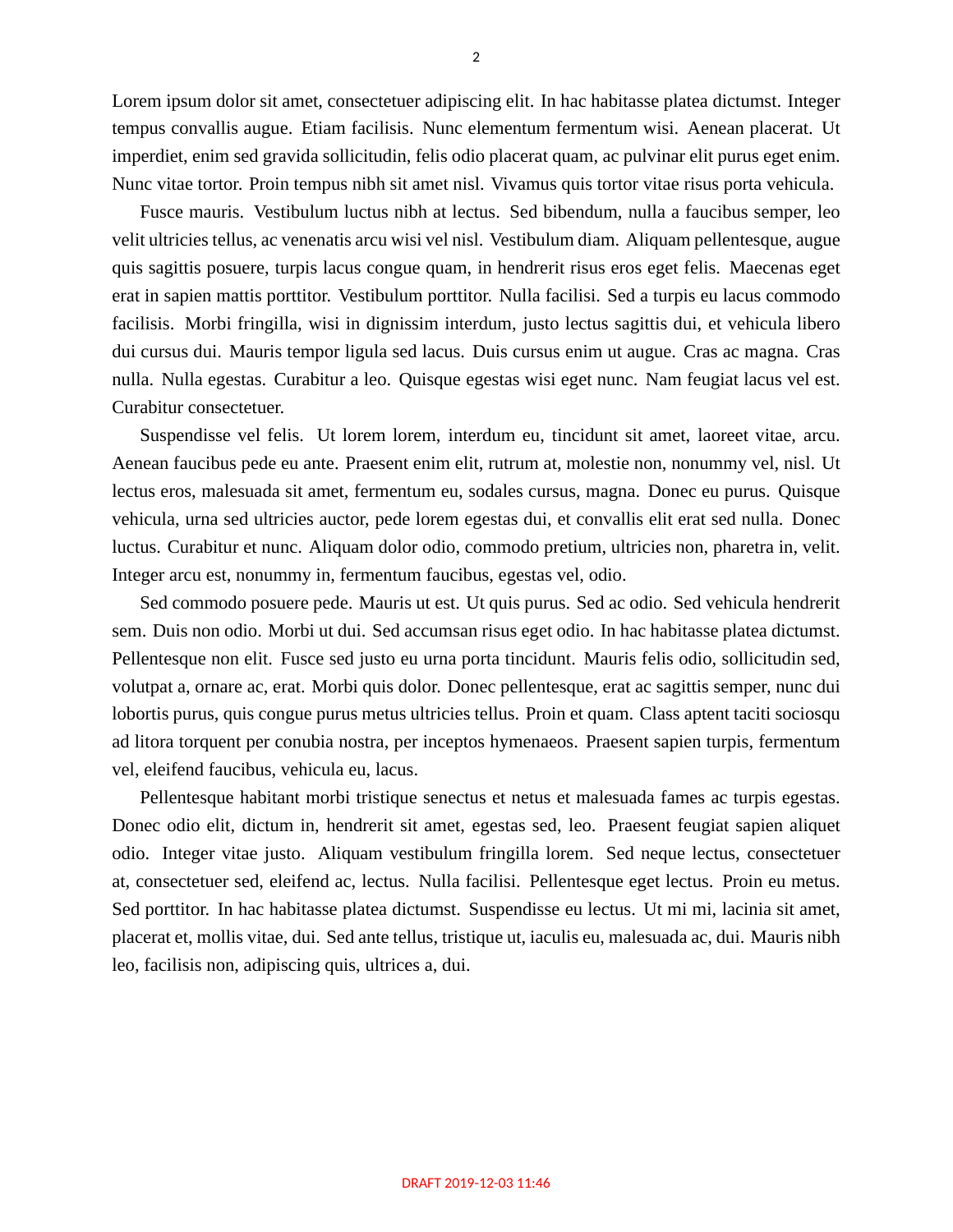## <span id="page-11-0"></span>**CHAPTER 2**

# **Insert Chapter Title Here**

### <span id="page-11-1"></span>**2.1 Introducࢢon**

Insert chapter introduction here. Lorem ipsum dolor sit amet, consectetuer adipiscing elit. Ut purus elit, vestibulum ut, placerat ac, adipiscing vitae, felis. Curabitur dictum gravida mauris. Nam arcu libero, nonummy eget, consectetuer id, vulputate a, magna. Donec vehicula augue eu neque. Pellentesque habitant morbi tristique senectus et netus et malesuada fames ac turpis egestas. Mauris ut leo. Cras viverra metus rhoncus sem. Nulla et lectus vestibulum urna fringilla ultrices. Phasellus eu tellus sit amet tortor gravida placerat. Integer sapien est, iaculis in, pretium quis, viverra ac, nunc. Praesent eget sem vel leo ultrices bibendum. Aenean faucibus. Morbi dolor nulla, malesuada eu, pulvinar at, mollis ac, nulla. Curabitur auctor semper nulla. Donec varius orci eget risus. Duis nibh mi, congue eu, accumsan eleifend, sagittis quis, diam. Duis eget orci sit amet orci dignissim rutrum.

Nam dui ligula, fringilla a, euismod sodales, sollicitudin vel, wisi. Morbi auctor lorem non justo. Nam lacus libero, pretium at, lobortis vitae, ultricies et, tellus. Donec aliquet, tortor sed accumsan bibendum, erat ligula aliquet magna, vitae ornare odio metus a mi. Morbi ac orci et nisl hendrerit mollis. Suspendisse ut massa. Cras nec ante. Pellentesque a nulla. Cum sociis natoque penatibus et magnis dis parturient montes, nascetur ridiculus mus. Aliquam tincidunt urna. Nulla ullamcorper vestibulum turpis. Pellentesque cursus luctus mauris.

*Related Work:* Our work is related to [\[1](#page-24-1)[–5](#page-24-2)]. Nulla malesuada porttitor diam. Donec felis erat, congue non, volutpat at, tincidunt tristique, libero. Vivamus viverra fermentum felis. Donec nonummy pellentesque ante. Phasellus adipiscing semper elit. Proin fermentum massa ac quam. Sed diam turpis, molestie vitae, placerat a, molestie nec, leo. Maecenas lacinia. Nam ipsum ligula, eleifend at, accumsan nec, suscipit a, ipsum. Morbi blandit ligula feugiat magna. Nunc eleifend consequat lorem. Sed lacinia nulla vitae enim. Pellentesque tincidunt purus vel magna. Integer non enim. Praesent euismod nunc eu purus. Donec bibendum quam in tellus. Nullam cursus pulvinar lectus. Donec et mi. Nam vulputate metus eu enim. Vestibulum pellentesque felis eu massa.

Insert chapter footnote here. The chapter footnote could include citations to related publications by the author ("The material in this chapter was presented in part in ....").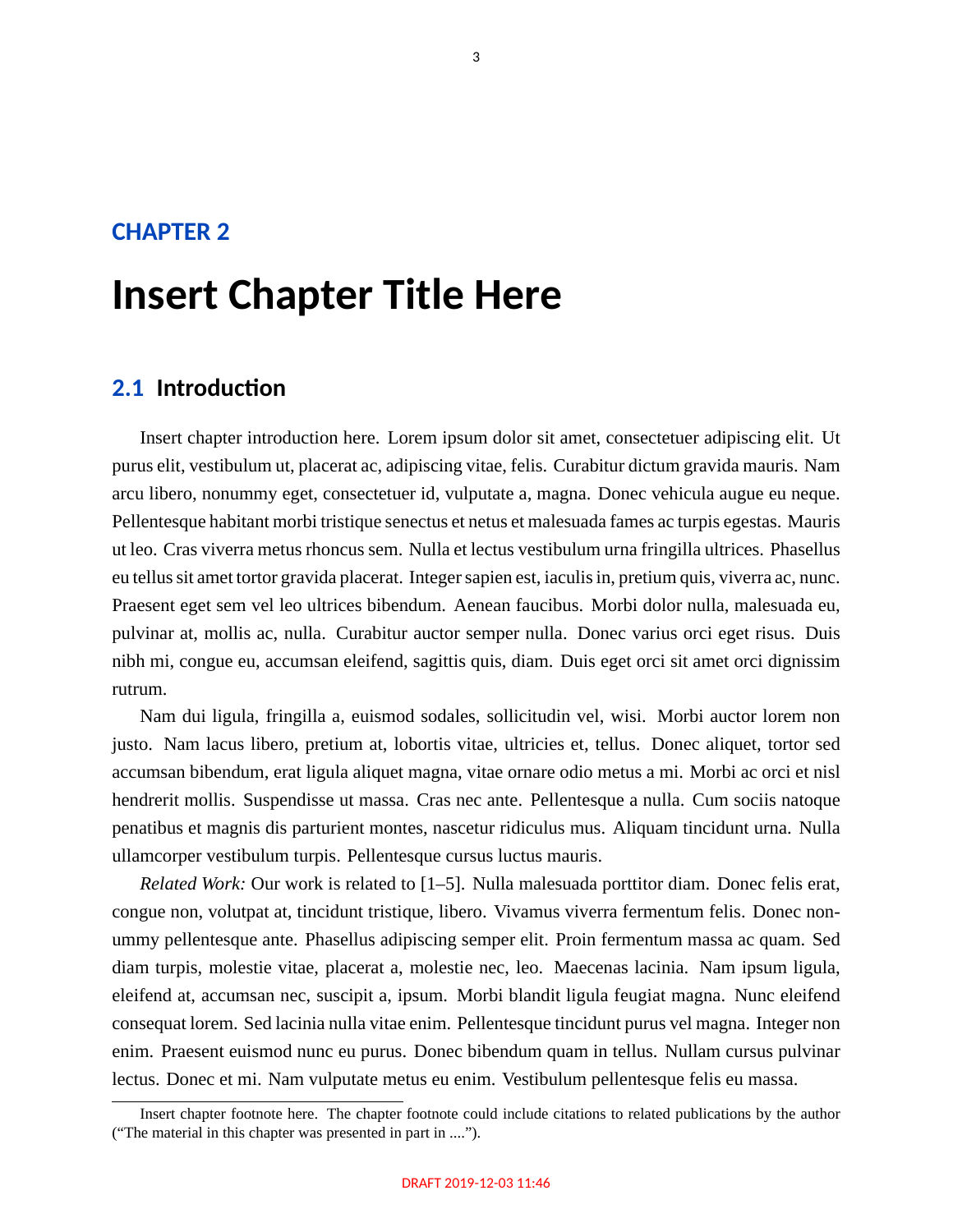Quisque ullamcorper placerat ipsum. Cras nibh. Morbi vel justo vitae lacus tincidunt ultrices. Lorem ipsum dolor sit amet, consectetuer adipiscing elit. In hac habitasse platea dictumst. Integer tempus convallis augue. Etiam facilisis. Nunc elementum fermentum wisi. Aenean placerat. Ut imperdiet, enim sed gravida sollicitudin, felis odio placerat quam, ac pulvinar elit purus eget enim. Nunc vitae tortor. Proin tempus nibh sit amet nisl. Vivamus quis tortor vitae risus porta vehicula.

*Our Contribution:* Fusce mauris. Vestibulum luctus nibh at lectus. Sed bibendum, nulla a faucibus semper, leo velit ultricies tellus, ac venenatis arcu wisi vel nisl. Vestibulum diam. Aliquam pellentesque, augue quis sagittis posuere, turpis lacus congue quam, in hendrerit risus eros eget felis. Maecenas eget erat in sapien mattis porttitor. Vestibulum porttitor. Nulla facilisi. Sed a turpis eu lacus commodo facilisis. Morbi fringilla, wisi in dignissim interdum, justo lectus sagittis dui, et vehicula libero dui cursus dui. Mauris tempor ligula sed lacus. Duis cursus enim ut augue. Cras ac magna. Cras nulla. Nulla egestas. Curabitur a leo. Quisque egestas wisi eget nunc. Nam feugiat lacus vel est. Curabitur consectetuer.

Suspendisse vel felis. Ut lorem lorem, interdum eu, tincidunt sit amet, laoreet vitae, arcu. Aenean faucibus pede eu ante. Praesent enim elit, rutrum at, molestie non, nonummy vel, nisl. Ut lectus eros, malesuada sit amet, fermentum eu, sodales cursus, magna. Donec eu purus. Quisque vehicula, urna sed ultricies auctor, pede lorem egestas dui, et convallis elit erat sed nulla. Donec luctus. Curabitur et nunc. Aliquam dolor odio, commodo pretium, ultricies non, pharetra in, velit. Integer arcu est, nonummy in, fermentum faucibus, egestas vel, odio.

<span id="page-12-0"></span>Proofs of theorems are deferred to Section [2.5](#page-18-0).

#### **2.2 Some Examples**

Sed commodo posuere pede. Mauris ut est. Ut quis purus. Sed ac odio. Sed vehicula hendrerit sem. Duis non odio. Morbi ut dui. Sed accumsan risus eget odio. In hac habitasse platea dictumst. Pellentesque non elit. Fusce sed justo eu urna porta tincidunt. Mauris felis odio, sollicitudin sed, volutpat a, ornare ac, erat. Morbi quis dolor. Donec pellentesque, erat ac sagittis semper, nunc dui lobortis purus, quis congue purus metus ultricies tellus. Proin et quam. Class aptent taciti sociosqu ad litora torquent per conubia nostra, per inceptos hymenaeos. Praesent sapien turpis, fermentum vel, eleifend faucibus, vehicula eu, lacus.

#### <span id="page-12-1"></span>**2.2.1 Examples of Figures and Tables**

This is a reference to Figure [2.1.](#page-13-0) Pellentesque habitant morbi tristique senectus et netus et malesuada fames ac turpis egestas. Donec odio elit, dictum in, hendrerit sit amet, egestas sed, leo. Praesent feugiat sapien aliquet odio. Integer vitae justo. Aliquam vestibulum fringilla lorem. Sed neque lectus, consectetuer at, consectetuer sed, eleifend ac, lectus. Nulla facilisi. Pellentesque eget lectus. Proin eu metus. Sed porttitor. In hac habitasse platea dictumst. Suspendisse eu lectus.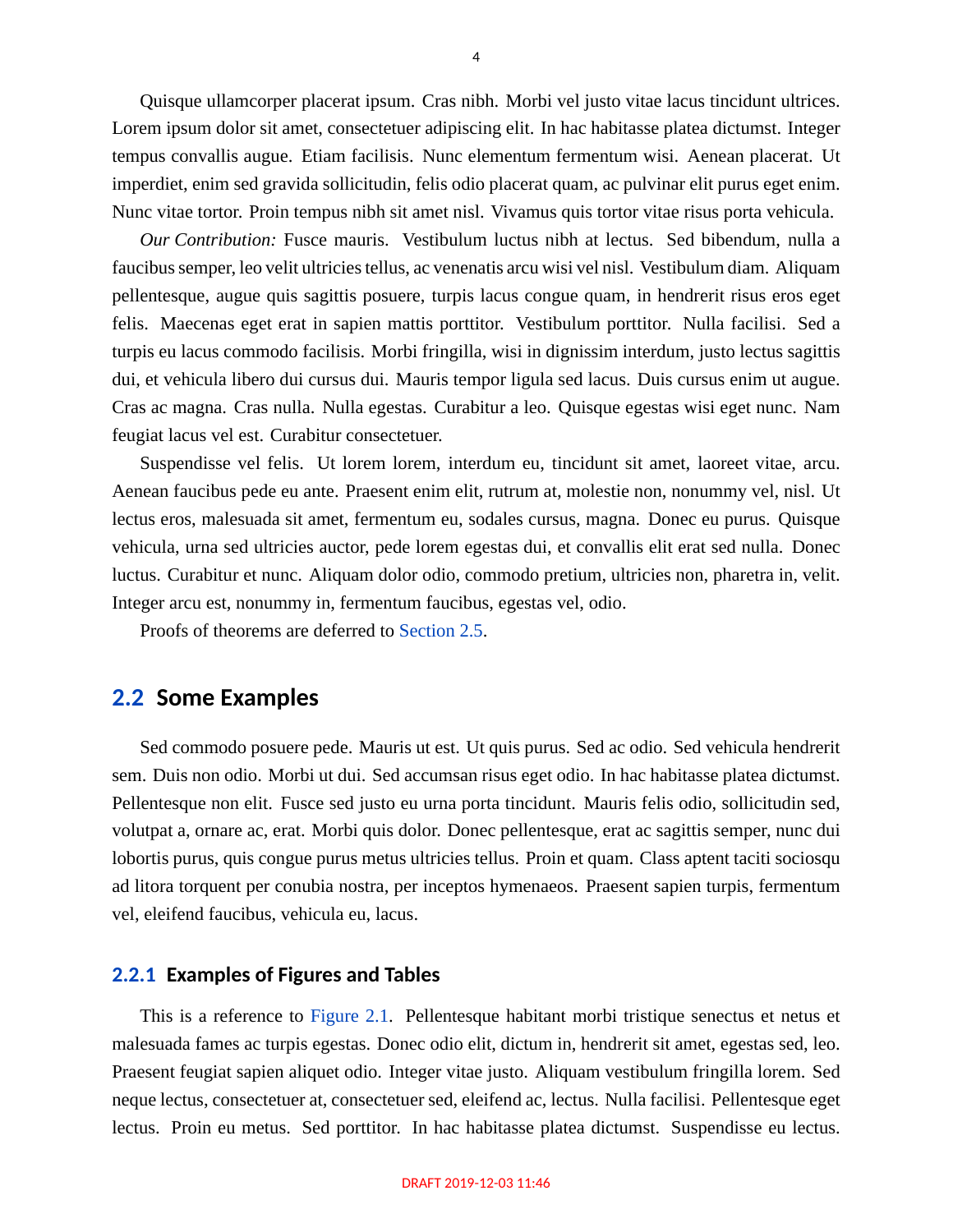

**FIGURE 2.1** Insert the full caption here for this floating figure.

<span id="page-13-0"></span>**TABLE 2.1** Insert the full caption here for this floating table.

<span id="page-13-1"></span>

|          | Symbol Definition                                   |
|----------|-----------------------------------------------------|
| $\alpha$ | insert definition of $\alpha$ here, $\alpha > 1$    |
| $\beta$  | insert definition of $\beta$ here, $\beta \geq 2$   |
| $\gamma$ | insert definition of $\gamma$ here, $\gamma \geq 3$ |
| δ        | insert definition of $\delta$ here, $\delta > 4$    |

Ut mi mi, lacinia sit amet, placerat et, mollis vitae, dui. Sed ante tellus, tristique ut, iaculis eu, malesuada ac, dui. Mauris nibh leo, facilisis non, adipiscing quis, ultrices a, dui.

Here we say something about Figures [2.1](#page-13-0) and [2.2.](#page-14-0) Note how the effect in Figure [2.2](#page-14-0) is stronger that in Figure [2.1](#page-13-0). Morbi luctus, wisi viverra faucibus pretium, nibh est placerat odio, nec commodo wisi enim eget quam. Quisque libero justo, consectetuer a, feugiat vitae, porttitor eu, libero. Suspendisse sed mauris vitae elit sollicitudin malesuada. Maecenas ultricies eros sit amet ante. Ut venenatis velit. Maecenas sed mi eget dui varius euismod. Phasellus aliquet volutpat odio. Vestibulum ante ipsum primis in faucibus orci luctus et ultrices posuere cubilia Curae; Pellentesque sit amet pede ac sem eleifend consectetuer. Nullam elementum, urna vel imperdiet sodales, elit ipsum pharetra ligula, ac pretium ante justo a nulla. Curabitur tristique arcu eu metus. Vestibulum lectus. Proin mauris. Proin eu nunc eu urna hendrerit faucibus. Aliquam auctor, pede consequat laoreet varius, eros tellus scelerisque quam, pellentesque hendrerit ipsum dolor sed augue. Nulla nec lacus.

We summarize our notation in Table [2.1](#page-13-1). Suspendisse vitae elit. Aliquam arcu neque, ornare in, ullamcorper quis, commodo eu, libero. Fusce sagittis erat at erat tristique mollis. Maecenas sapien libero, molestie et, lobortis in, sodales eget, dui. Morbi ultrices rutrum lorem. Nam elementum ullamcorper leo. Morbi dui. Aliquam sagittis. Nunc placerat. Pellentesque tristique sodales est. Maecenas imperdiet lacinia velit. Cras non urna. Morbi eros pede, suscipit ac, varius vel, egestas non, eros. Praesent malesuada, diam id pretium elementum, eros sem dictum tortor, vel consectetuer odio sem sed wisi.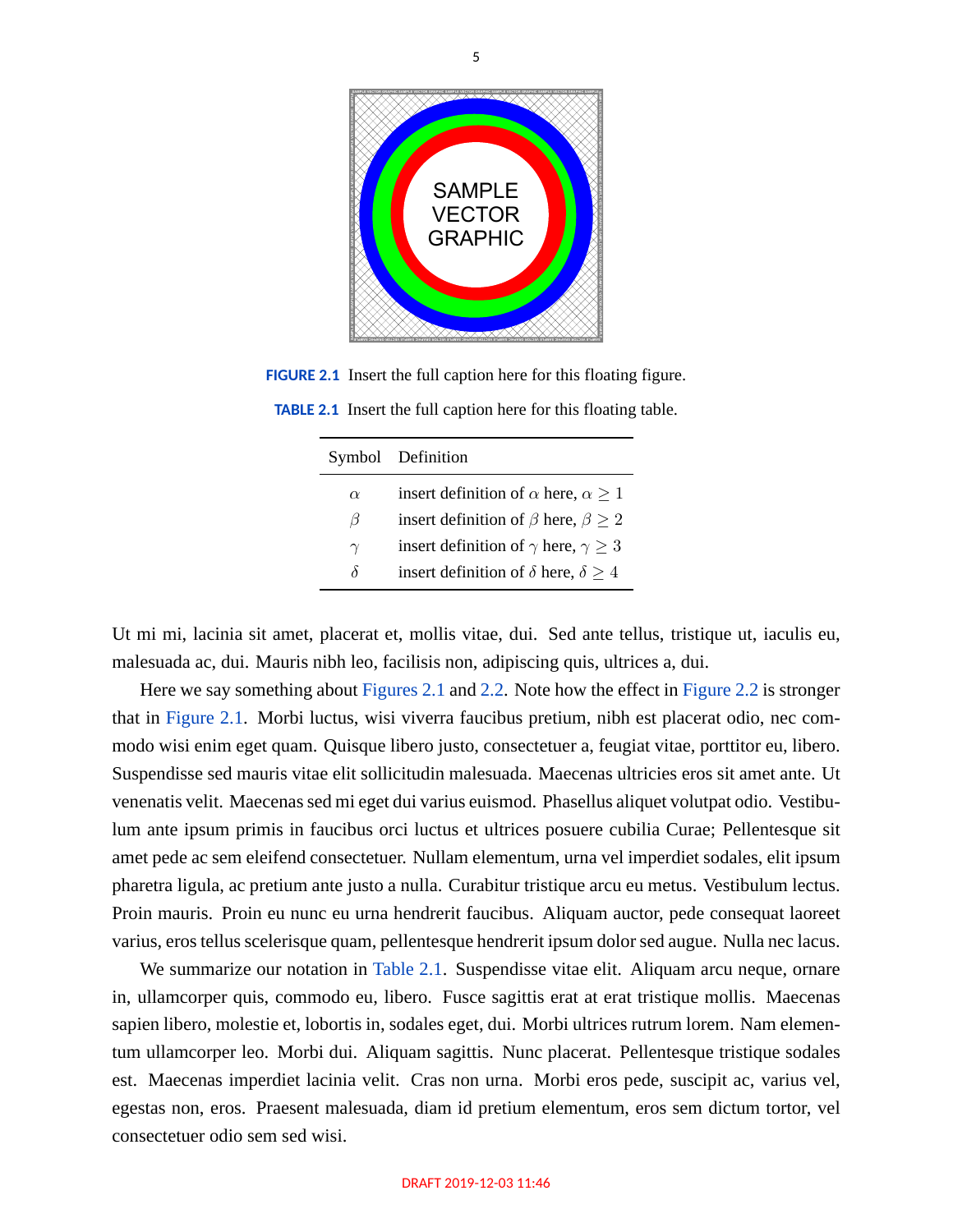<span id="page-14-0"></span>

FIGURE 2.2 Insert the full caption here for this floating figure. The caption should provide sufficient context to interpret the figure. Lorem ipsum dolor sit amet, **FIGURE 2.2** Insert the full caption here for this floating figure. The caption should provide sufficient context to interpret the figure. Lorem ipsum dolor sit amet, consectetuer adipiscing elit. Ut purus elit, vestibulum ut, placerat ac, adipiscing vitae, felis. Curabitur dictum gravida mauris. consectetuer adipiscing elit. Ut purus elit, vestibulum ut, placerat ac, adipiscing vitae, felis. Curabitur dictum gravida mauris.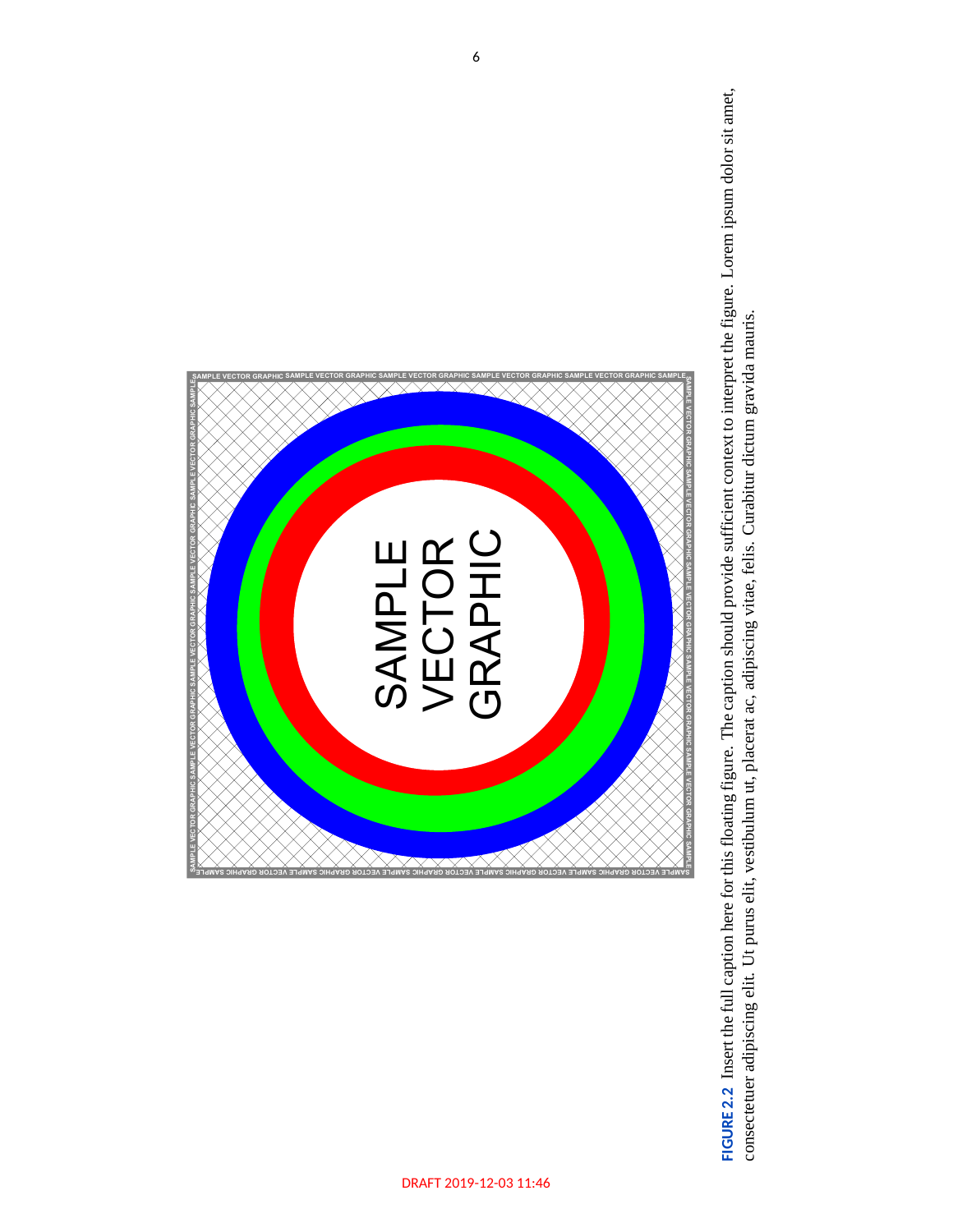| Variable       | Initial Value | Value at $t = 100$ |
|----------------|---------------|--------------------|
| Ċ              | 0.012         | 3.456              |
| $\delta$       | 0.312         | 1.416              |
| $\gamma$       | 0.042         | 3.252              |
| h,             | 0.012         | $3.353\,$          |
| $\overline{c}$ | 0.012         | 4.446              |
| $\delta$       | 0.015         | 3.556              |
| $\gamma$       | 0.612         | 6.656              |
| h.             | 0.072         | 7.456              |
| $\epsilon$     | 0.018         | 8.756              |
| $\delta$       | 0.912         | 9.456              |
| $\gamma$       | 0.092         | 5.956              |
| h.             | 0.012         | 2.326              |

<span id="page-15-1"></span>**TABLE 2.2** Insert the full caption here for this floating table. The caption should provide sufficient context to interpret the table. Lorem ipsum dolor sit amet, consectetuer adipiscing elit. Ut purus elit, vestibulum ut, placerat ac, adipiscing vitae, felis. Curabitur dictum gravida mauris.

Table [2.2](#page-15-1) summarizes our simulation results. Sed feugiat. Cum sociis natoque penatibus et magnis dis parturient montes, nascetur ridiculus mus. Ut pellentesque augue sed urna. Vestibulum diam eros, fringilla et, consectetuer eu, nonummy id, sapien. Nullam at lectus. In sagittis ultrices mauris. Curabitur malesuada erat sit amet massa. Fusce blandit. Aliquam erat volutpat. Aliquam euismod. Aenean vel lectus. Nunc imperdiet justo nec dolor.

#### <span id="page-15-0"></span>**2.2.2 Examples of Enumerated and Itemized Lists**

Here are some citations[[5–](#page-24-2)[10\]](#page-25-0). The following is an enumerated list, or numbered list, with multiple levels:

- <span id="page-15-2"></span>1) First level item
- 2) First level item
	- a) Second level item
	- b) Second level item
		- i) Third level item
			- A) Fourth level item
			- B) Fourth level item
		- ii) Third level item
	- c) Second level item
- <span id="page-15-3"></span>3) First level item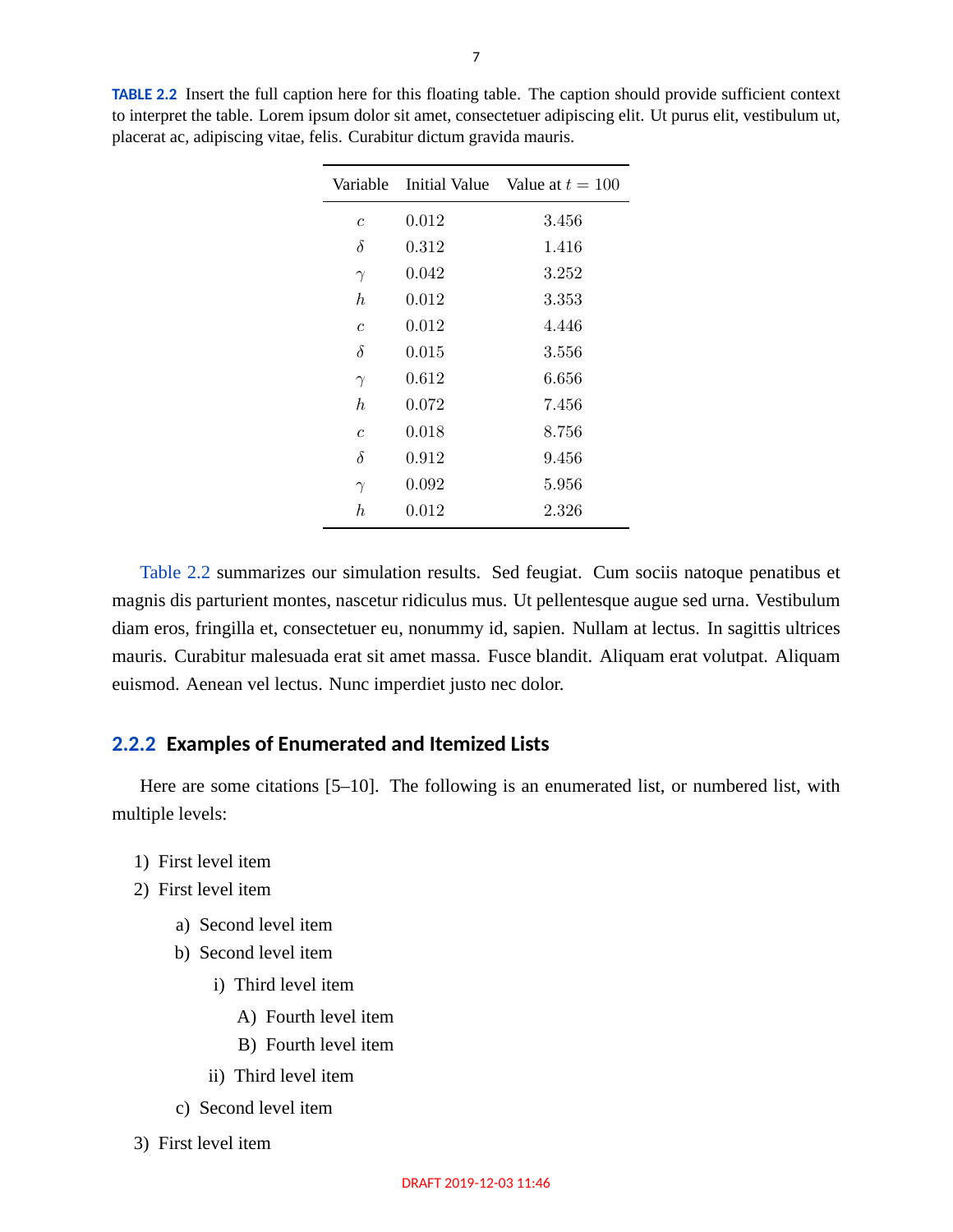We draw your attention to items [1](#page-15-2) and [3](#page-15-3) in particular because they are very important in our study. The following is an itemized list, or unnumbered list, with multiple levels:

- First level item
- First level item
	- **–** Second level item
	- **–** Second level item
		- \* Third level item
			- · Fourth level item
			- · Fourth level item
		- \* Third level item
	- **–** Second level item
- First level item

#### <span id="page-16-0"></span>**2.3 Some More Examples**

According to[[11](#page-25-1)], this behavior can be explained this way. Etiam euismod. Fusce facilisis lacinia dui. Suspendisse potenti. In mi erat, cursus id, nonummy sed, ullamcorper eget, sapien. Praesent pretium, magna in eleifend egestas, pede pede pretium lorem, quis consectetuer tortor sapien facilisis magna. Mauris quis magna varius nulla scelerisque imperdiet. Aliquam non quam. Aliquam porttitor quam a lacus. Praesent vel arcu ut tortor cursus volutpat. In vitae pede quis diam bibendum placerat. Fusce elementum convallis neque. Sed dolor orci, scelerisque ac, dapibus nec, ultricies ut, mi. Duis nec dui quis leo sagittis commodo.

#### <span id="page-16-1"></span>**2.3.1 Examples of Mathemaࢢcal Expressions, Definiࢢons, and Theorems**

We have the following unnumbered mathematical equation:

<span id="page-16-2"></span>
$$
E = mc^2.
$$

On the other hand, the following is a numbered mathematical inequality:

$$
x \le \frac{\sum_{i=1}^{n} y^2 \cdot \mathbb{1} \left[ y > 1 \right]}{\int_{-\infty}^{\infty} x^3 \, \mathrm{d}z \cdot \binom{\alpha}{\beta} \frac{\left[ \frac{a}{b} \right]}{\left[ \frac{c}{d} \right]}}.
$$
\n(2.1)

Inequality([2.1\)](#page-16-2) will be applied multiple times to prove our theorems, in a manner similar to[[12](#page-25-2),[13](#page-25-3)]. We now introduce the following definition: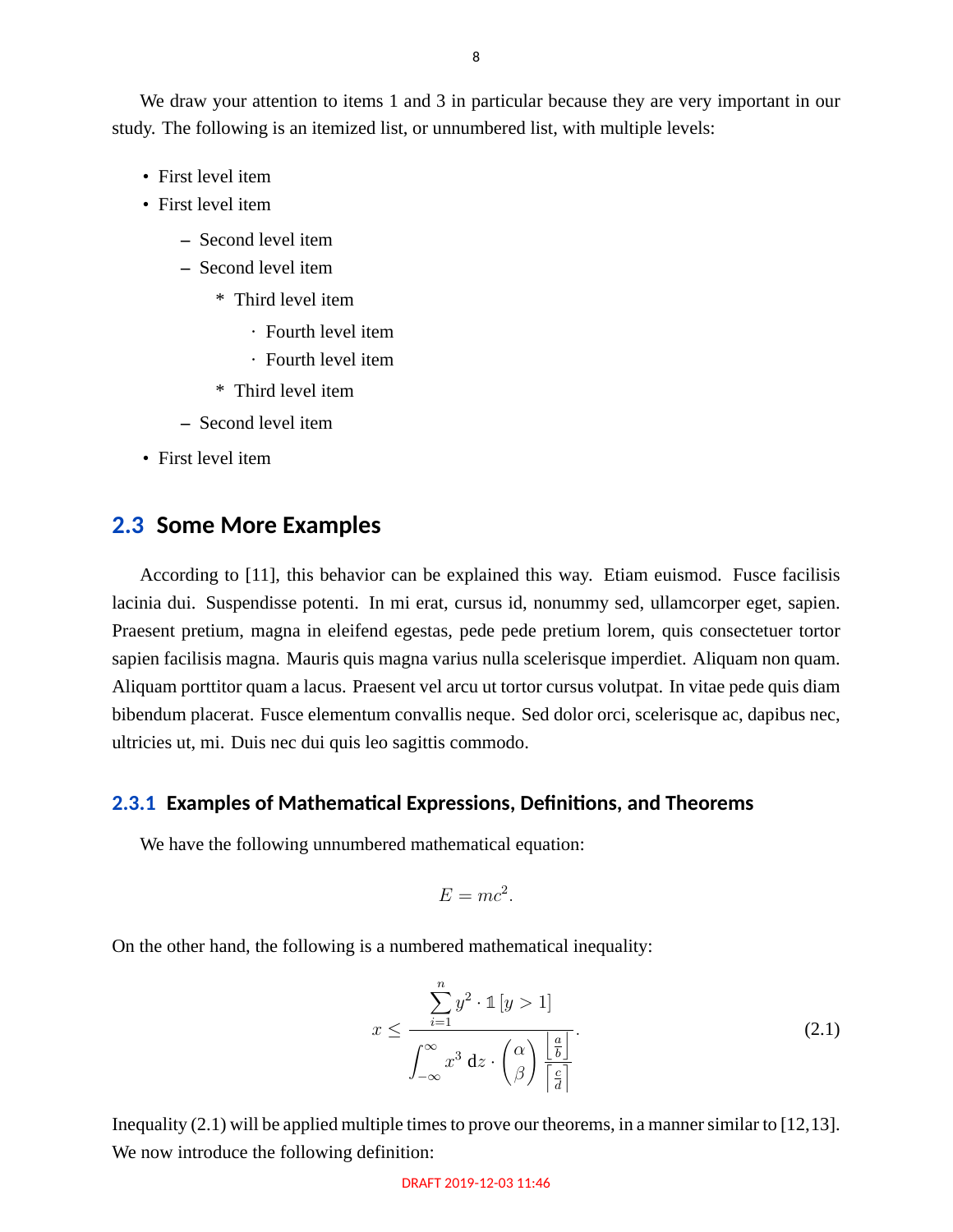**DEFINITION 2.1 (Name of Term Being Defined)** This is the definition of the term, along with relevant conditions, trivial cases, exceptions, etc.

We can rewrite the result of [\[13](#page-25-3), Theorem 2.5] in the following convenient form for our problem: **PROPOSITION 2.2** *For all*  $a, b, c \in \mathbb{Z}^+$ , we have

$$
a^2 + b^3 \le c^4.
$$

Based on our numerical observations, we make the following conjecture about the upper bound: **CONJECTURE 2.3** *If*  $x \geq 3$  *and*  $0 < y < x^2$ , *then for all*  $n \in \mathbb{Z}^+$ ,

$$
\sum_{i=1}^{n} x_i = x_1 + x_2 + \dots + x_n \le T_{\text{all}}.
$$

Here is a lemma that will be quite useful in deriving our results:

<span id="page-17-1"></span>**LEMMA 2.4 (Name of Lemma if any)** *If*  $x, y, z \in \mathbb{Z}_0^+$ , then  $f(x + y + z) = 1$ .

Applying Lemma [2.4](#page-17-1) to[[11](#page-25-1), Theorem 4.2] produces the following theorem:

<span id="page-17-2"></span>**THEOREM 2.5 (Name of Theorem if any)** *If*  $x + y \geq z$ *, then* 

$$
\sum_{i=x}^{y} f(i) \le z.
$$

As a special case of Theorem [2.5](#page-17-2), we have the following corollary:

**COROLLARY 2.6** *If*  $x = 4$  *and*  $y = z$ *, then*  $\sum_{i=x}^{y} f(i) = 5$ *.* 

Aliquam lectus. Vivamus leo. Quisque ornare tellus ullamcorper nulla. Mauris porttitor pharetra tortor. Sed fringilla justo sed mauris. Mauris tellus. Sed non leo. Nullam elementum, magna in cursus sodales, augue est scelerisque sapien, venenatis congue nulla arcu et pede. Ut suscipit enim vel sapien. Donec congue. Maecenas urna mi, suscipit in, placerat ut, vestibulum ut, massa. Fusce ultrices nulla et nisl.

### <span id="page-17-0"></span>**2.4 Conclusion and Future Work**

Etiam ac leo a risus tristique nonummy. Donec dignissim tincidunt nulla. Vestibulum rhoncus molestie odio. Sed lobortis, justo et pretium lobortis, mauris turpis condimentum augue, nec ultricies nibh arcu pretium enim. Nunc purus neque, placerat id, imperdiet sed, pellentesque nec, nisl. Vestibulum imperdiet neque non sem accumsan laoreet. In hac habitasse platea dictumst. Etiam condimentum facilisis libero. Suspendisse in elit quis nisl aliquam dapibus. Pellentesque auctor sapien. Sed egestas sapien nec lectus. Pellentesque vel dui vel neque bibendum viverra. Aliquam porttitor nisl nec pede. Proin mattis libero vel turpis. Donec rutrum mauris et libero. Proin euismod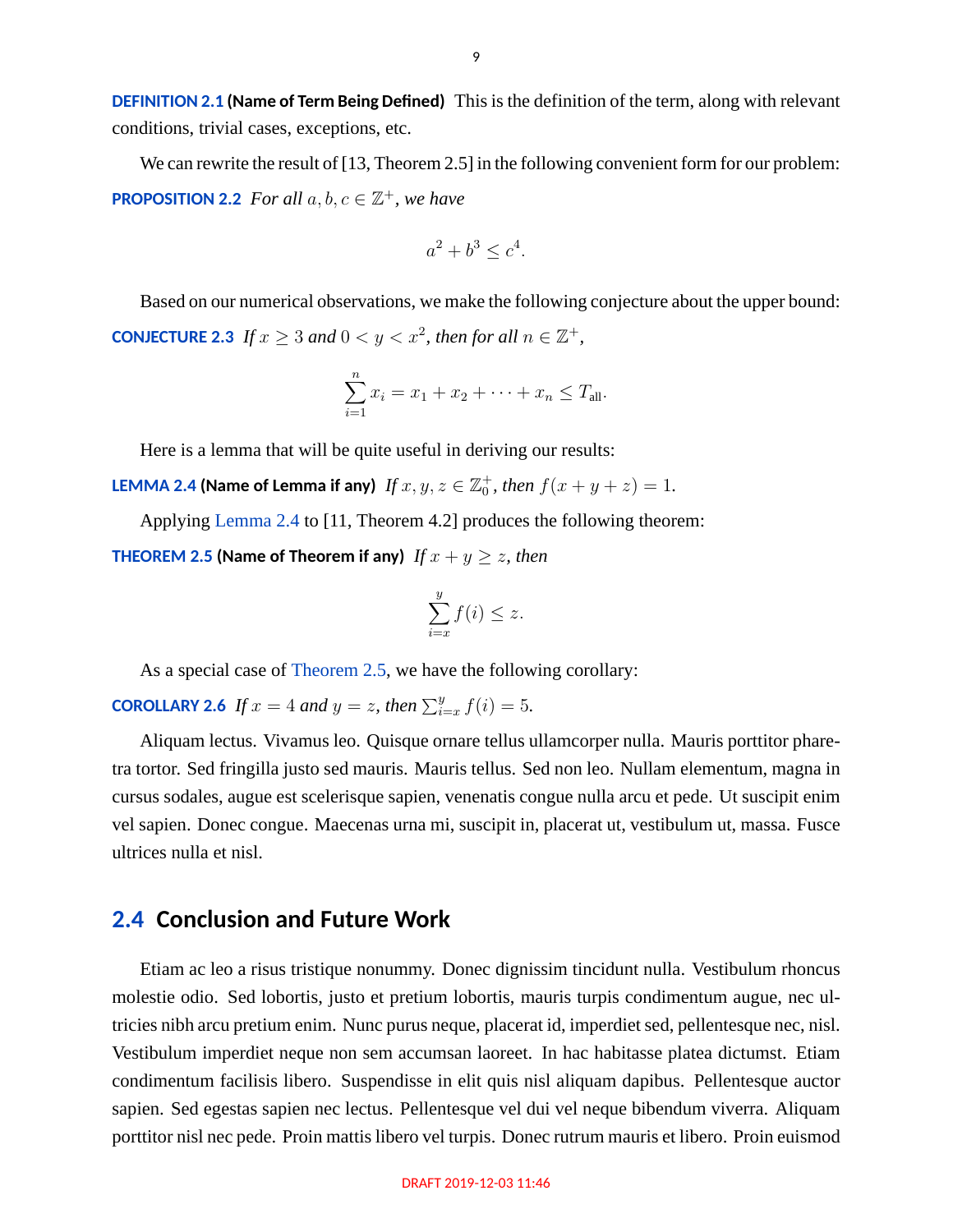porta felis. Nam lobortis, metus quis elementum commodo, nunc lectus elementum mauris, eget vulputate ligula tellus eu neque. Vivamus eu dolor.

Nulla in ipsum. Praesent eros nulla, congue vitae, euismod ut, commodo a, wisi. Pellentesque habitant morbi tristique senectus et netus et malesuada fames ac turpis egestas. Aenean nonummy magna non leo. Sed felis erat, ullamcorper in, dictum non, ultricies ut, lectus. Proin vel arcu a odio lobortis euismod. Vestibulum ante ipsum primis in faucibus orci luctus et ultrices posuere cubilia Curae; Proin ut est. Aliquam odio. Pellentesque massa turpis, cursus eu, euismod nec, tempor congue, nulla. Duis viverra gravida mauris. Cras tincidunt. Curabitur eros ligula, varius ut, pulvinar in, cursus faucibus, augue.

## <span id="page-18-0"></span>**2.5 Proofs of Theorems**

Remember to manually disable (and re-enable) updates to the table of contents (TOC), using

\DisableTOCUpdates and \EnableTOCUpdates*,*

if you want to omit subsections, tables, figures, etc., from the table of contents.

#### **2.5.1 Proof of Lemma [2.4](#page-17-1)**

Nulla mattis luctus nulla. Duis commodo velit at leo. Aliquam vulputate magna et leo. Nam vestibulum ullamcorper leo. Vestibulum condimentum rutrum mauris. Donec id mauris. Morbi molestie justo et pede. Vivamus eget turpis sed nisl cursus tempor. Curabitur mollis sapien condimentum nunc. In wisi nisl, malesuada at, dignissim sit amet, lobortis in, odio. Aenean consequat arcu a ante. Pellentesque porta elit sit amet orci. Etiam at turpis nec elit ultricies imperdiet. Nulla facilisi. In hac habitasse platea dictumst. Suspendisse viverra aliquam risus. Nullam pede justo, molestie nonummy, scelerisque eu, facilisis vel, arcu.

Curabitur tellus magna, porttitor a, commodo a, commodo in, tortor. Donec interdum. Praesent scelerisque. Maecenas posuere sodales odio. Vivamus metus lacus, varius quis, imperdiet quis, rhoncus a, turpis. Etiam ligula arcu, elementum a, venenatis quis, sollicitudin sed, metus. Donec nunc pede, tincidunt in, venenatis vitae, faucibus vel, nibh. Pellentesque wisi. Nullam malesuada. Morbi ut tellus ut pede tincidunt porta. Lorem ipsum dolor sit amet, consectetuer adipiscing elit. Etiam congue neque id dolor. **In the Second** 

#### **2.5.2 Proof of Theorem [2.5](#page-17-2)**

Donec et nisl at wisi luctus bibendum. Nam interdum tellus ac libero. Sed sem justo, laoreet vitae, fringilla at, adipiscing ut, nibh. Maecenas non sem quis tortor eleifend fermentum. Etiam id tortor ac mauris porta vulputate. Integer porta neque vitae massa. Maecenas tempus libero a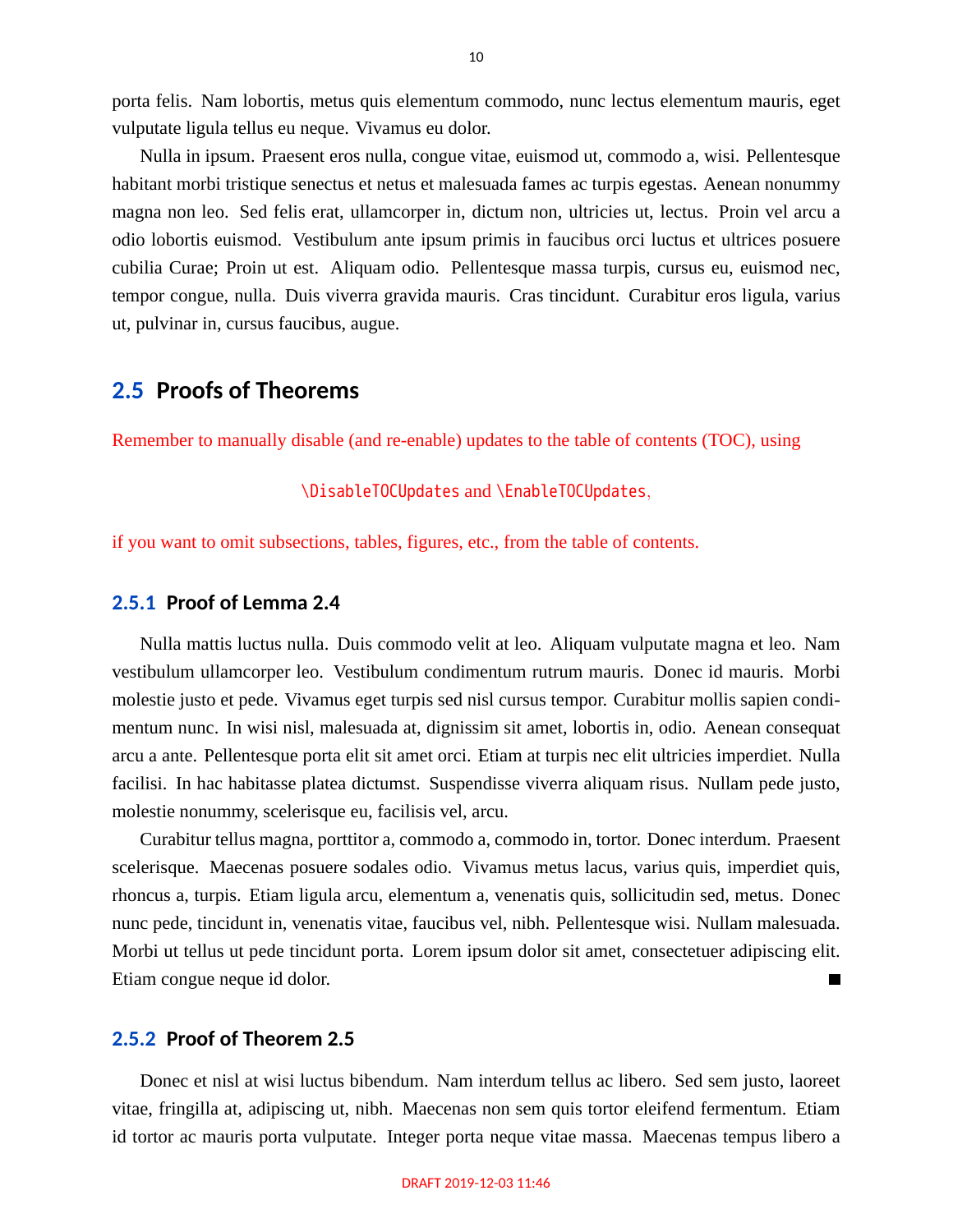libero posuere dictum. Vestibulum ante ipsum primis in faucibus orci luctus et ultrices posuere cubilia Curae; Aenean quis mauris sed elit commodo placerat. Class aptent taciti sociosqu ad litora torquent per conubia nostra, per inceptos hymenaeos. Vivamus rhoncus tincidunt libero. Etiam elementum pretium justo. Vivamus est. Morbi a tellus eget pede tristique commodo. Nulla nisl. Vestibulum sed nisl eu sapien cursus rutrum.

The following lemma will be quite useful in deriving the theorem:

#### <span id="page-19-1"></span>**LEMMA 2.7** *If*  $a, b, c \in \mathbb{Z}$ , then  $q(a \cdot b \cdot c) \leq -1$ .

**Proof of Lemma [2.7](#page-19-1):** Nulla non mauris vitae wisi posuere convallis. Sed eu nulla nec eros scelerisque pharetra. Nullam varius. Etiam dignissim elementum metus. Vestibulum faucibus, metus sit amet mattis rhoncus, sapien dui laoreet odio, nec ultricies nibh augue a enim. Fusce in ligula. Quisque at magna et nulla commodo consequat. Proin accumsan imperdiet sem. Nunc porta. Donec feugiat mi at justo. Phasellus facilisis ipsum quis ante. In ac elit eget ipsum pharetra faucibus. Maecenas viverra nulla in massa.

Nulla ac nisl. Nullam urna nulla, ullamcorper in, interdum sit amet, gravida ut, risus. Aenean ac enim. In luctus. Phasellus eu quam vitae turpis viverra pellentesque. Duis feugiat felis ut enim. Phasellus pharetra, sem id porttitor sodales, magna nunc aliquet nibh, nec blandit nisl mauris at pede. Suspendisse risus risus, lobortis eget, semper at, imperdiet sit amet, quam. Quisque scelerisque dapibus nibh. Nam enim. Lorem ipsum dolor sit amet, consectetuer adipiscing elit. Nunc ut metus. Ut metus justo, auctor at, ultrices eu, sagittis ut, purus. Aliquam aliquam.  $\blacksquare$ 

Etiam pede massa, dapibus vitae, rhoncus in, placerat posuere, odio. Vestibulum luctus commodo lacus. Morbi lacus dui, tempor sed, euismod eget, condimentum at, tortor. Phasellus aliquet odio ac lacus tempor faucibus. Praesent sed sem. Praesent iaculis. Cras rhoncus tellus sed justo ullamcorper sagittis. Donec quis orci. Sed ut tortor quis tellus euismod tincidunt. Suspendisse congue nisl eu elit. Aliquam tortor diam, tempus id, tristique eget, sodales vel, nulla. Praesent tellus mi, condimentum sed, viverra at, consectetuer quis, lectus. In auctor vehicula orci. Sed pede sapien, euismod in, suscipit in, pharetra placerat, metus. Vivamus commodo dui non odio. Donec et felis. Applying Lemma [2.7](#page-19-1) yields the following:

$$
A + B + C + D + E + F + \alpha + \beta + \gamma + \delta + \Gamma
$$
  
\n
$$
\leq \Omega + \Sigma + \omega + \sigma + \Theta + \theta + \epsilon + S + T + U + V + W + X + Y + Z.
$$
 (2.2)

<span id="page-19-2"></span> $\blacksquare$ 

<span id="page-19-0"></span>Finally,the desired result is obtained by substituting  $A = b$  into ([2.2\)](#page-19-2).

### **2.6 Acknowledgment**

Insert chapter acknowledgment here. Etiam suscipit aliquam arcu. Aliquam sit amet est ac purus bibendum congue. Sed in eros. Morbi non orci. Pellentesque mattis lacinia elit. Fusce molestie velit in ligula. Nullam et orci vitae nibh vulputate auctor. Aliquam eget purus. Nulla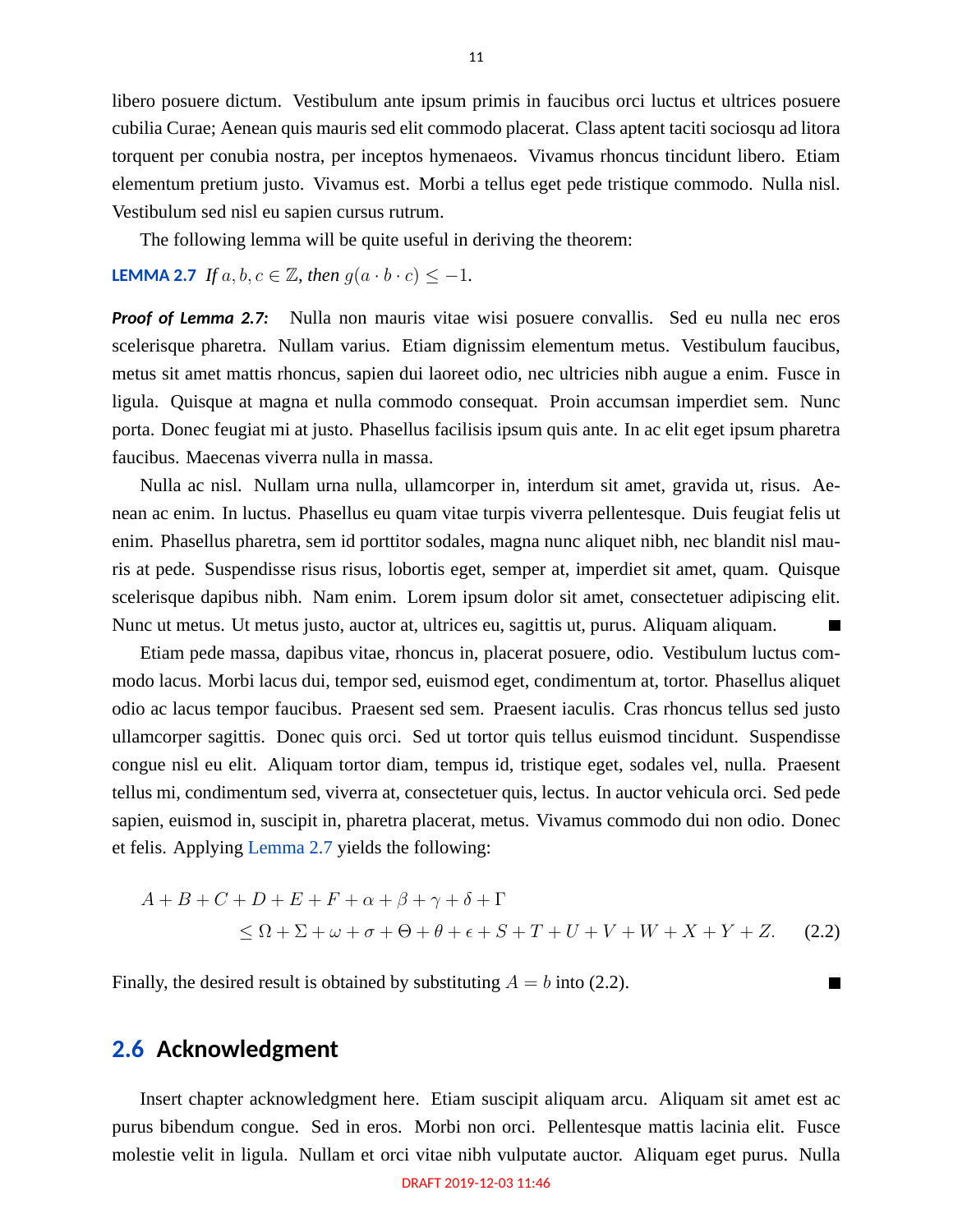auctor wisi sed ipsum. Morbi porttitor tellus ac enim. Fusce ornare. Proin ipsum enim, tincidunt in, ornare venenatis, molestie a, augue. Donec vel pede in lacus sagittis porta. Sed hendrerit ipsum quis nisl. Suspendisse quis massa ac nibh pretium cursus. Sed sodales. Nam eu neque quis pede dignissim ornare. Maecenas eu purus ac urna tincidunt congue.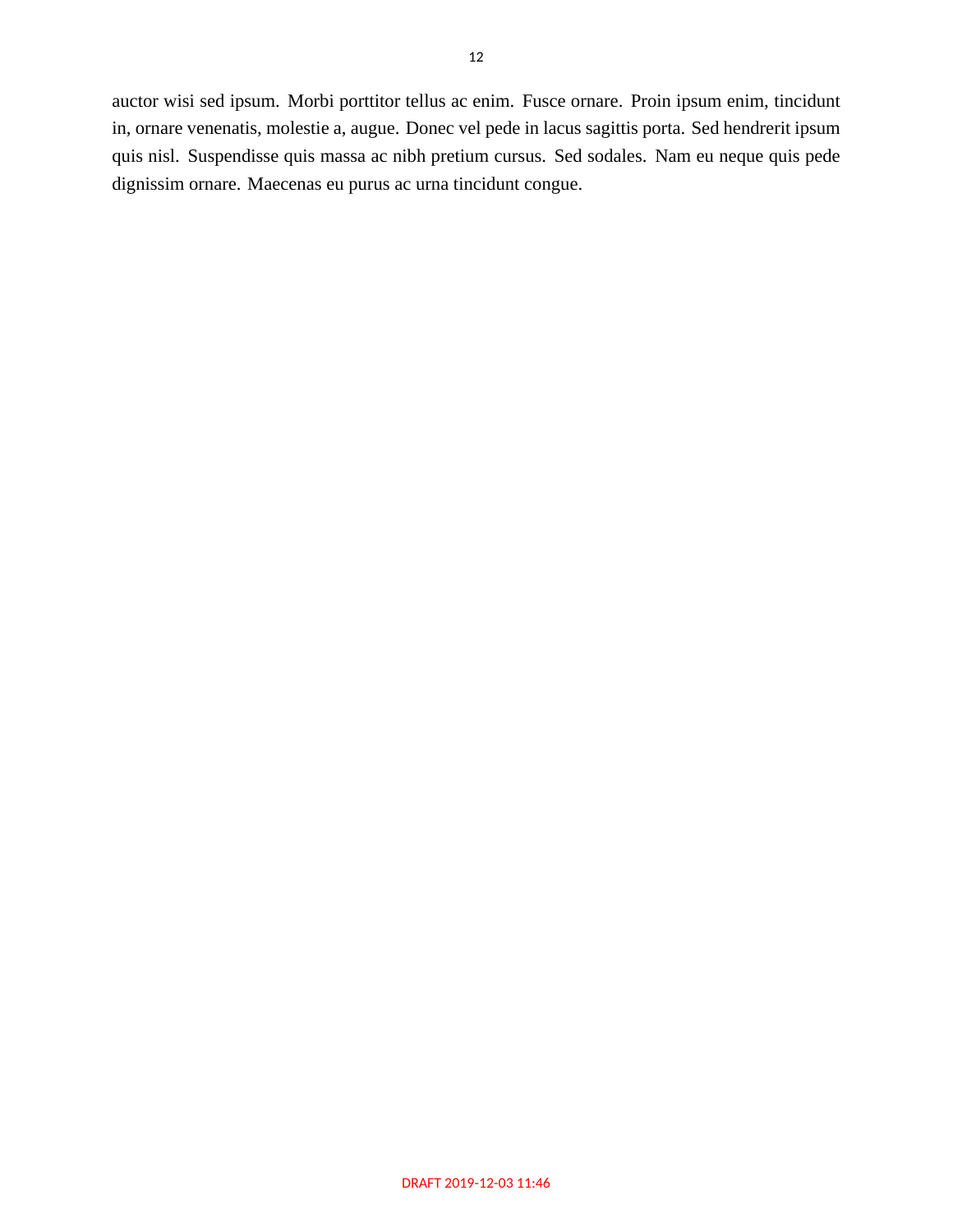## <span id="page-21-0"></span>**CHAPTER 3**

## **Summary and Future Work**

### <span id="page-21-1"></span>**3.1 Summary**

Lorem ipsum dolor sit amet, consectetuer adipiscing elit. Ut purus elit, vestibulum ut, placerat ac, adipiscing vitae, felis. Curabitur dictum gravida mauris. Nam arcu libero, nonummy eget, consectetuer id, vulputate a, magna. Donec vehicula augue eu neque. Pellentesque habitant morbi tristique senectus et netus et malesuada fames ac turpis egestas. Mauris ut leo. Cras viverra metus rhoncus sem. Nulla et lectus vestibulum urna fringilla ultrices. Phasellus eu tellus sit amet tortor gravida placerat. Integer sapien est, iaculis in, pretium quis, viverra ac, nunc. Praesent eget sem vel leo ultrices bibendum. Aenean faucibus. Morbi dolor nulla, malesuada eu, pulvinar at, mollis ac, nulla. Curabitur auctor semper nulla. Donec varius orci eget risus. Duis nibh mi, congue eu, accumsan eleifend, sagittis quis, diam. Duis eget orci sit amet orci dignissim rutrum.

Nam dui ligula, fringilla a, euismod sodales, sollicitudin vel, wisi. Morbi auctor lorem non justo. Nam lacus libero, pretium at, lobortis vitae, ultricies et, tellus. Donec aliquet, tortor sed accumsan bibendum, erat ligula aliquet magna, vitae ornare odio metus a mi. Morbi ac orci et nisl hendrerit mollis. Suspendisse ut massa. Cras nec ante. Pellentesque a nulla. Cum sociis natoque penatibus et magnis dis parturient montes, nascetur ridiculus mus. Aliquam tincidunt urna. Nulla ullamcorper vestibulum turpis. Pellentesque cursus luctus mauris.

Nulla malesuada porttitor diam. Donec felis erat, congue non, volutpat at, tincidunt tristique, libero. Vivamus viverra fermentum felis. Donec nonummy pellentesque ante. Phasellus adipiscing semper elit. Proin fermentum massa ac quam. Sed diam turpis, molestie vitae, placerat a, molestie nec, leo. Maecenas lacinia. Nam ipsum ligula, eleifend at, accumsan nec, suscipit a, ipsum. Morbi blandit ligula feugiat magna. Nunc eleifend consequat lorem. Sed lacinia nulla vitae enim. Pellentesque tincidunt purus vel magna. Integer non enim. Praesent euismod nunc eu purus. Donec bibendum quam in tellus. Nullam cursus pulvinar lectus. Donec et mi. Nam vulputate metus eu enim. Vestibulum pellentesque felis eu massa.

Quisque ullamcorper placerat ipsum. Cras nibh. Morbi vel justo vitae lacus tincidunt ultrices. Lorem ipsum dolor sit amet, consectetuer adipiscing elit. In hac habitasse platea dictumst. Integer tempus convallis augue. Etiam facilisis. Nunc elementum fermentum wisi. Aenean placerat. Ut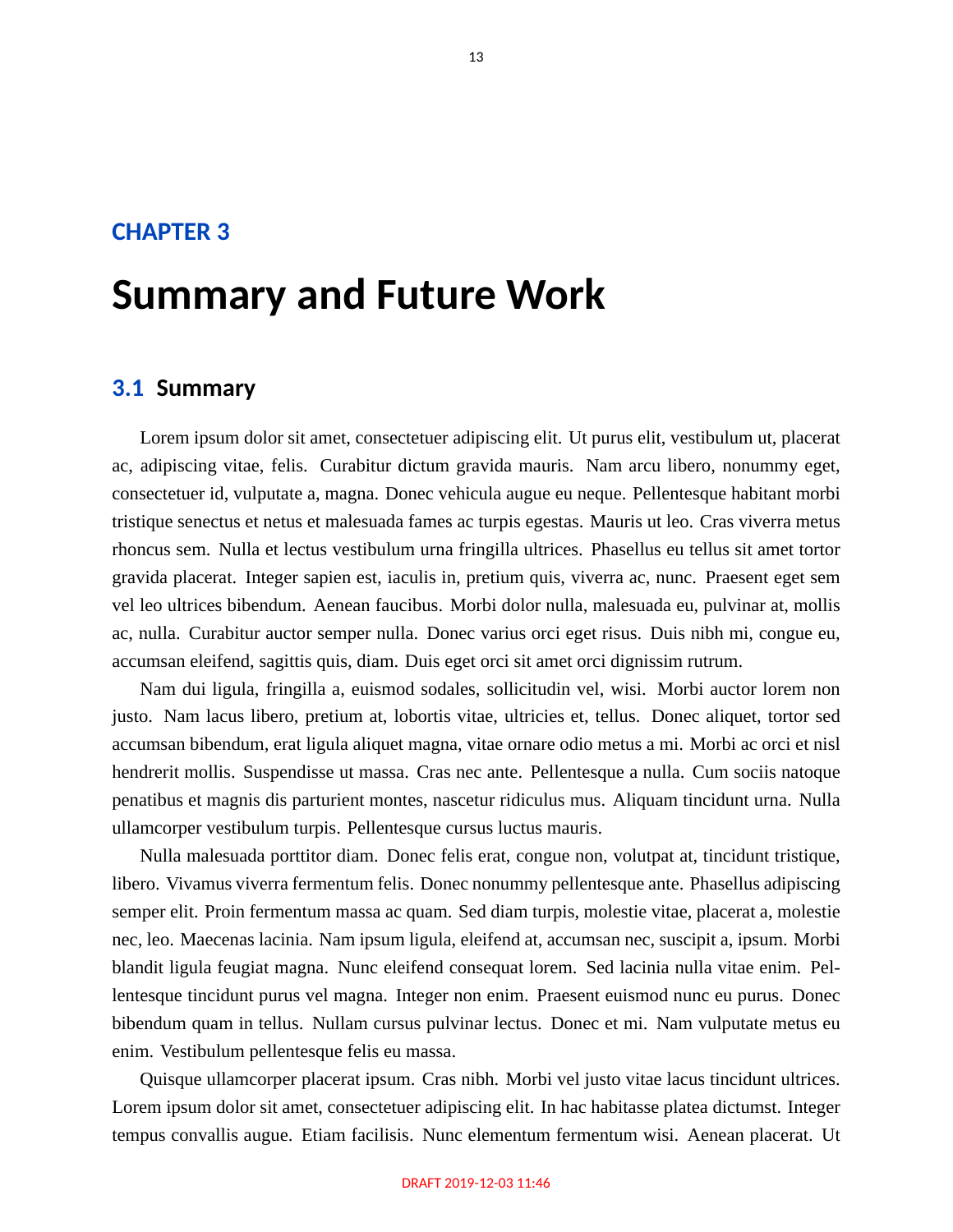imperdiet, enim sed gravida sollicitudin, felis odio placerat quam, ac pulvinar elit purus eget enim. Nunc vitae tortor. Proin tempus nibh sit amet nisl. Vivamus quis tortor vitae risus porta vehicula.

Fusce mauris. Vestibulum luctus nibh at lectus. Sed bibendum, nulla a faucibus semper, leo velit ultricies tellus, ac venenatis arcu wisi vel nisl. Vestibulum diam. Aliquam pellentesque, augue quis sagittis posuere, turpis lacus congue quam, in hendrerit risus eros eget felis. Maecenas eget erat in sapien mattis porttitor. Vestibulum porttitor. Nulla facilisi. Sed a turpis eu lacus commodo facilisis. Morbi fringilla, wisi in dignissim interdum, justo lectus sagittis dui, et vehicula libero dui cursus dui. Mauris tempor ligula sed lacus. Duis cursus enim ut augue. Cras ac magna. Cras nulla. Nulla egestas. Curabitur a leo. Quisque egestas wisi eget nunc. Nam feugiat lacus vel est. Curabitur consectetuer.

Suspendisse vel felis. Ut lorem lorem, interdum eu, tincidunt sit amet, laoreet vitae, arcu. Aenean faucibus pede eu ante. Praesent enim elit, rutrum at, molestie non, nonummy vel, nisl. Ut lectus eros, malesuada sit amet, fermentum eu, sodales cursus, magna. Donec eu purus. Quisque vehicula, urna sed ultricies auctor, pede lorem egestas dui, et convallis elit erat sed nulla. Donec luctus. Curabitur et nunc. Aliquam dolor odio, commodo pretium, ultricies non, pharetra in, velit. Integer arcu est, nonummy in, fermentum faucibus, egestas vel, odio.

#### <span id="page-22-0"></span>**3.2 Future Work**

Sed commodo posuere pede. Mauris ut est. Ut quis purus. Sed ac odio. Sed vehicula hendrerit sem. Duis non odio. Morbi ut dui. Sed accumsan risus eget odio. In hac habitasse platea dictumst. Pellentesque non elit. Fusce sed justo eu urna porta tincidunt. Mauris felis odio, sollicitudin sed, volutpat a, ornare ac, erat. Morbi quis dolor. Donec pellentesque, erat ac sagittis semper, nunc dui lobortis purus, quis congue purus metus ultricies tellus. Proin et quam. Class aptent taciti sociosqu ad litora torquent per conubia nostra, per inceptos hymenaeos. Praesent sapien turpis, fermentum vel, eleifend faucibus, vehicula eu, lacus.

Pellentesque habitant morbi tristique senectus et netus et malesuada fames ac turpis egestas. Donec odio elit, dictum in, hendrerit sit amet, egestas sed, leo. Praesent feugiat sapien aliquet odio. Integer vitae justo. Aliquam vestibulum fringilla lorem. Sed neque lectus, consectetuer at, consectetuer sed, eleifend ac, lectus. Nulla facilisi. Pellentesque eget lectus. Proin eu metus. Sed porttitor. In hac habitasse platea dictumst. Suspendisse eu lectus. Ut mi mi, lacinia sit amet, placerat et, mollis vitae, dui. Sed ante tellus, tristique ut, iaculis eu, malesuada ac, dui. Mauris nibh leo, facilisis non, adipiscing quis, ultrices a, dui.

Morbi luctus, wisi viverra faucibus pretium, nibh est placerat odio, nec commodo wisi enim eget quam. Quisque libero justo, consectetuer a, feugiat vitae, porttitor eu, libero. Suspendisse sed mauris vitae elit sollicitudin malesuada. Maecenas ultricies eros sit amet ante. Ut venenatis velit. Maecenas sed mi eget dui varius euismod. Phasellus aliquet volutpat odio. Vestibulum ante ipsum primis in faucibus orci luctus et ultrices posuere cubilia Curae; Pellentesque sit amet pede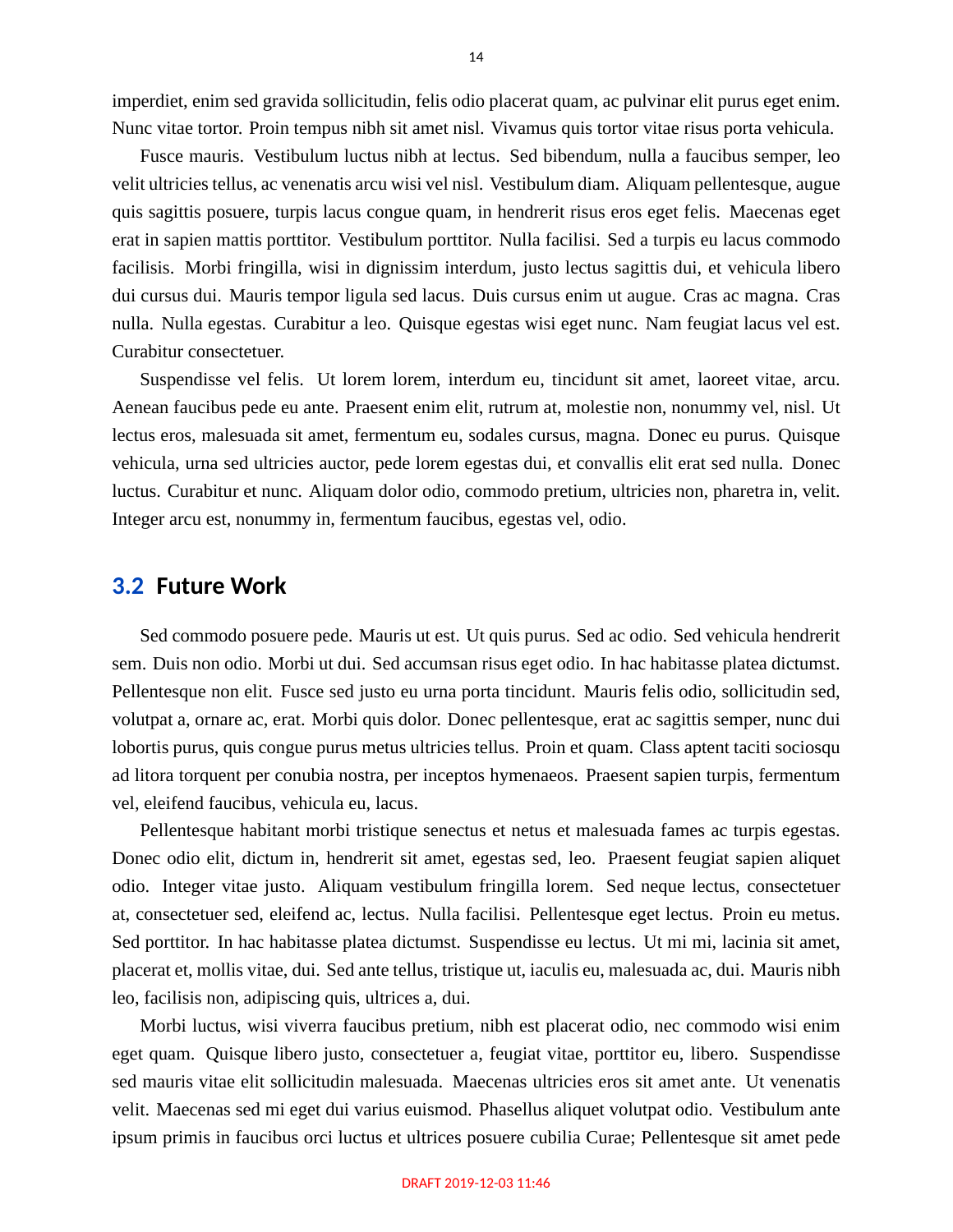ac sem eleifend consectetuer. Nullam elementum, urna vel imperdiet sodales, elit ipsum pharetra ligula, ac pretium ante justo a nulla. Curabitur tristique arcu eu metus. Vestibulum lectus. Proin mauris. Proin eu nunc eu urna hendrerit faucibus. Aliquam auctor, pede consequat laoreet varius, eros tellus scelerisque quam, pellentesque hendrerit ipsum dolor sed augue. Nulla nec lacus.

Suspendisse vitae elit. Aliquam arcu neque, ornare in, ullamcorper quis, commodo eu, libero. Fusce sagittis erat at erat tristique mollis. Maecenas sapien libero, molestie et, lobortis in, sodales eget, dui. Morbi ultrices rutrum lorem. Nam elementum ullamcorper leo. Morbi dui. Aliquam sagittis. Nunc placerat. Pellentesque tristique sodales est. Maecenas imperdiet lacinia velit. Cras non urna. Morbi eros pede, suscipit ac, varius vel, egestas non, eros. Praesent malesuada, diam id pretium elementum, eros sem dictum tortor, vel consectetuer odio sem sed wisi.

Sed feugiat. Cum sociis natoque penatibus et magnis dis parturient montes, nascetur ridiculus mus. Ut pellentesque augue sed urna. Vestibulum diam eros, fringilla et, consectetuer eu, nonummy id, sapien. Nullam at lectus. In sagittis ultrices mauris. Curabitur malesuada erat sit amet massa. Fusce blandit. Aliquam erat volutpat. Aliquam euismod. Aenean vel lectus. Nunc imperdiet justo nec dolor.

Etiam euismod. Fusce facilisis lacinia dui. Suspendisse potenti. In mi erat, cursus id, nonummy sed, ullamcorper eget, sapien. Praesent pretium, magna in eleifend egestas, pede pede pretium lorem, quis consectetuer tortor sapien facilisis magna. Mauris quis magna varius nulla scelerisque imperdiet. Aliquam non quam. Aliquam porttitor quam a lacus. Praesent vel arcu ut tortor cursus volutpat. In vitae pede quis diam bibendum placerat. Fusce elementum convallis neque. Sed dolor orci, scelerisque ac, dapibus nec, ultricies ut, mi. Duis nec dui quis leo sagittis commodo.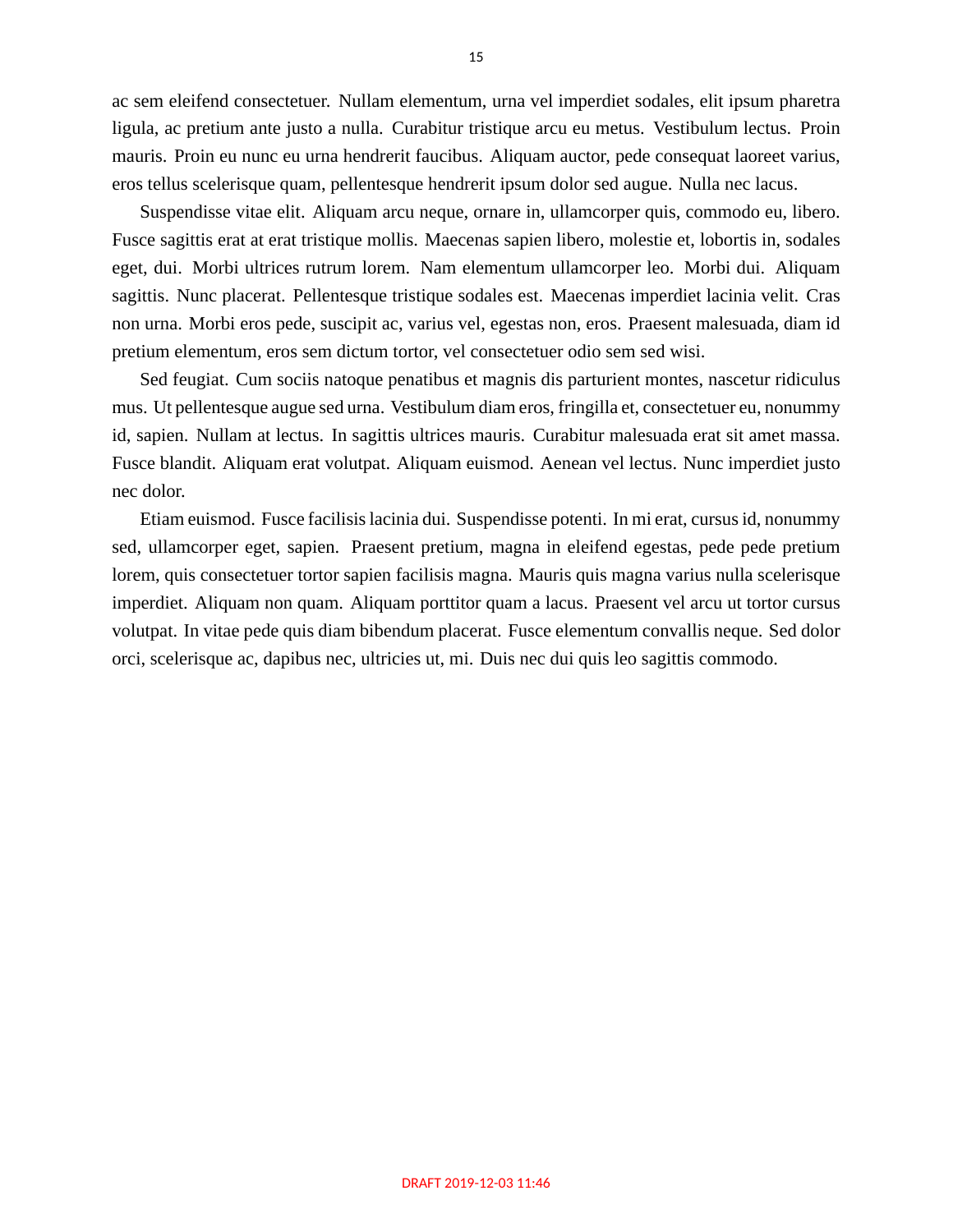# <span id="page-24-0"></span>**Bibliography**

- <span id="page-24-1"></span>[1] A. Bo, C. Deng, E. Fang, G. Huang, J. Koh, L. Meng, and N. Ong, "This is the title of the conference paper about TFT and MySQL," in *Proc. IEEE International Conference on Many Topics (ICMT)*, Las Vegas, Nevada, USA, Jan. 1993, pp. 290–294.
- [2] J. Doe, A. B. Charles, and X. Y. Zane, "This is the title of the article," *This is the Journal Name*, vol. 11, pp. 13–15, Mar. 2006.
- [3] A. Bo, C. Deng, E. Fang, G. Huang, J. Koh, L. Meng, and N. Ong, "This is the title of the conference paper about TFT and MySQL," in *Proc. IEEE International Conference on Many Topics (ICMT)*, Las Vegas, Nevada, USA, Oct. 1994, pp. 190–194.
- [4] J. Doe, A. B. Charles, and X. Y. Zane, "This is the title of the article," *This is the Journal Name*, vol. 12, pp. 103–110, Jun. 2007.
- <span id="page-24-2"></span>[5] A. Bo, C. Deng, E. Fang, G. Huang, J. Koh, L. Meng, and N. Ong, "This is the title of the conference paper about TFT and MySQL," in *Proc. IEEE International Conference on Many Topics (ICMT)*, Las Vegas, Nevada, USA, Feb. 1995, pp. 90–94.
- [6] J. Doe, A. B. Charles, and X. Y. Zane, "This is the title of the article," *This is the Journal Name*, vol. 13, pp. 123–130, Apr. 2008.
- [7] A. Bo, C. Deng, E. Fang, G. Huang, J. Koh, L. Meng, and N. Ong, "This is the title of the conference paper about TFT and MySQL," in *Proc. IEEE International Conference on Many Topics (ICMT)*, Las Vegas, Nevada, USA, Aug. 1996, pp. 1290–1294.
- [8] J. Doe, A. B. Charles, and X. Y. Zane, "This is the title of the article," *This is the Journal Name*, vol. 14, pp. 143–150, Sep. 2009.
- [9] A. Bo, C. Deng, E. Fang, G. Huang, J. Koh, L. Meng, and N. Ong, "This is the title of the conference paper about TFT and MySQL," in *Proc. IEEE International Conference on Many Topics (ICMT)*, Las Vegas, Nevada, USA, Nov. 1997, pp. 2290–2294.